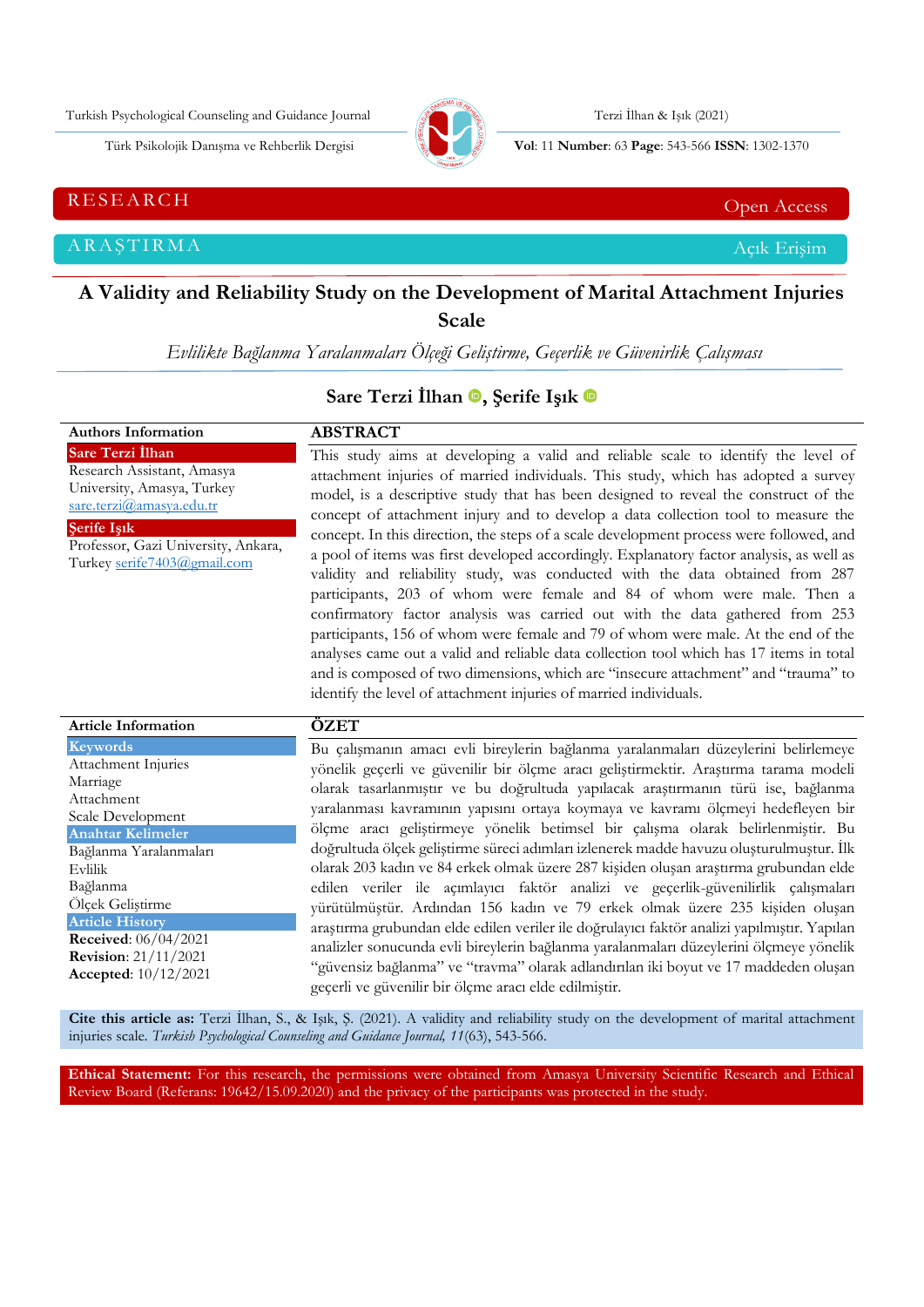# **INTRODUCTION**

The term of marriage and family therapy was outlined in addressing the concepts of attachment injuries, attachment theory, and approaching this theory as a trauma theory, all of which are included in the field of psychological counseling and psychology (Johnson, 1996; Millikin, 2000). The theoretical infrastructure of the concept is established by the theory of attachment in children and adults, emotionfocused couple therapy, and the experiences gained through clinical practices (Millikin, 2000). Attachment injury, which is accepted to be a novel concept in the field of mental health, appears when one of the couples says or does something that damages the very nature of attachment (Johnson, 1996).

Johnson (1996) describes attachment injuries as traumatic events that harm the nature of attachment and that affect the nature of a relationship that is being lived actively at the moment. The incident that ascertains the attachment injuries works as a warning system or an alarm that gives out a message implying that it is not possible to trust the partner anymore about providing security and comfort. The injured partner experiences a decrease in the level of trust in the partner and might indirectly decide that the partner cannot provide security and comfort (Millikin, 2000).

When one of the couples having a romantic relationship needs the support or help of his/her partner, and to feel that his/her partner is there for him/her, but feels that s/he is neglected by his/her partner or the partner does not make him/her feel that s/he is there for him/her, then s/he loses the basic feeling of trust for the partner (Johnson, 1996). It is known that attachment injuries mostly occur when one goes through a transition period in life such as retirement, moving to a new place or changing job; a loss such as the death of a close one, loss of status or miscarriage; a physical danger such as a chronic illness and times of ambiguity (Johnson et al., 2001). Although many couples who are living a romantic relationship or who are married have times of resentment, all couples do not experience such traumatic injuries (Johnson, 1996). Moreover, all problems experienced by couples about their relationships cannot be called attachment injuries. Two couples can simply have similar experiences or go through similar incidents. One couple can overcome these experiences with very little problem, the other couple can face an important relationship trauma or attachment injury at the end of such life experiences (Millikin, 2000).

It is seen that attachment injury is an important concept that affects romantic relationships and marriages negatively, and it diminishes the trust and satisfaction in a relationship. It is a concept that comes out in practices of especially couple and marriage therapy as a factor that hinders secure attachment in relationships as well as trust and intimacy between partners, and it turns out to be a problem or difficulty that should be intervened.

It is known that experiences of attachment injuries that refer to a traumatic loss of trust about feeling that the partner is available and accessible in case of a critical need as well as to the damage of secure attachment (Johnson, 1996; Millikin, 2000) have a great impact on the level of trust between partners (Millikin, 2000), intimacy between the partners (Johnson, 1996) and couple satisfaction (Halchuk et al., 2010). The literature review shows that there is a limited number of studies both at the national and international level about attachment injuries that hurt the relationship between the partners, and that cannot be treated or that can repeat even after a couple of therapy is conducted if it is not handled directly (Johnson, 1996; Millikin, 2000).

When the studies on attachment injuries in the literature are reviewed, it is noticed that attachment injury has been explored in clinical practices of emotion-focused couple therapy (Johnson, 1996; Millikin, 2000;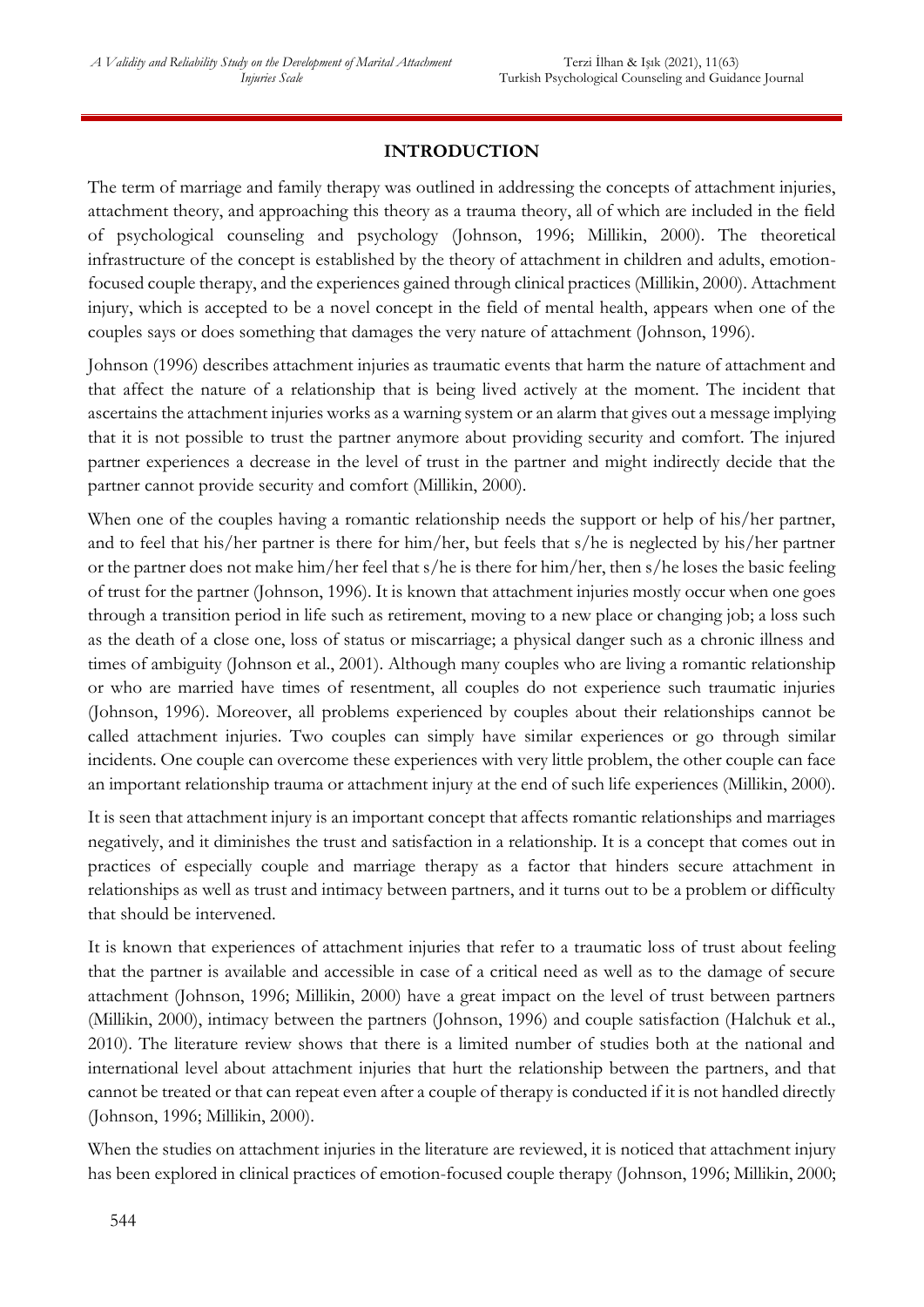Johnson et al., 2001), and Attachment Injury Resolution Model has been developed to treat attachment injuries within the scope of clinical practice studies (Millikin, 2000), validity and practicality of this model has been tested in various studies with various samples (Johnson et al., 2001; Makinen, 2004; Naaman et al., 2005; Makinen and Johnson, 2006; Halchuk et al., 2010). Besides, there are qualitative studies that aim at understanding and examining the experiences of people who have experienced attachment injuries in their relationships (Pelling, 2003; Pelling and Arvay – Buchanan, 2004). However, the researcher could not come across a quantitative study on the concept of attachment injury in the literature. There is a need for data collection tool to be used in quantitative studies to reveal the variables related to the attachment injuries that hurt people's marriage/relationship adjustment and satisfaction and harm the feeling of trust between partners, to identify the qualities of individuals that experience attachment injuries, to test the theoretical models to be developed to the concept of attachment injury based on this knowledge, to find out whether individuals experience attachment injuries in their relationships or not, to develop intervention plans to treat attachment injuries. However, the literature review shows that there is not a scale for attachment injuries whose validity and reliability have been tested and proved either in national literature or in the international one. Terzi and Özbay (2016) have conducted a study to develop a scale to identify attachment injuries in romantic relationships. A scale having acceptable values in social and behavioral sciences has been developed at the end of the explanatory factor analysis conducted within the scope of this study. However, it is seen that only an explanatory factor analysis has been conducted in this study. The construct of the Attachment Injuries in Romantic Relationships Scale (AIRRS) could not be proved with the confirmatory factor analysis as well as validity and reliability analyses. It has been decided after receiving expert views to develop a new valid and reliable scale to measure the concept of attachment injuries. In this direction, this study aims at developing a valid and reliable data collection tool to identify the level of attachment injuries in married individuals.

## **METHOD**

This study has been designed as a survey model. Survey models are approaches that try to describe a current situation as it is (Karasar, 2009). In this direction, the type of this study is a descriptive one for developing a data collection tool that aims to reveal the theoretical construct of the concept of attachment injury and measure this structure. Descriptive studies are intended to understand and define a current situation (Erkuş, 2011).

# **Study Sample**

There are two different study samples in this study. Both of the samples were formed taking the advantage of purposive sampling method, which is based on the idea of choosing the sample among people possessing specific restrictive qualities in line with the study aim (Erkuş, 2011; Frankel et al., 2012). This study has been in Turkey and all of the participants are from Turkey.

Within the framework of explanatory factor analysis (EFA) and validity-reliability analyses, the first study sample was composed of 287 people, 203 (%70,7) of whom were female and 84 (%29,3) of whom were male, all of whom had been married for at least a year, were voluntarily willing to participate in the study and mentioned a critical incident that negatively affected their marriage. The information about the first study sample included in the study within the framework of developing the Marital Attachment Injuries Scale (MAIS) is given in Table 1: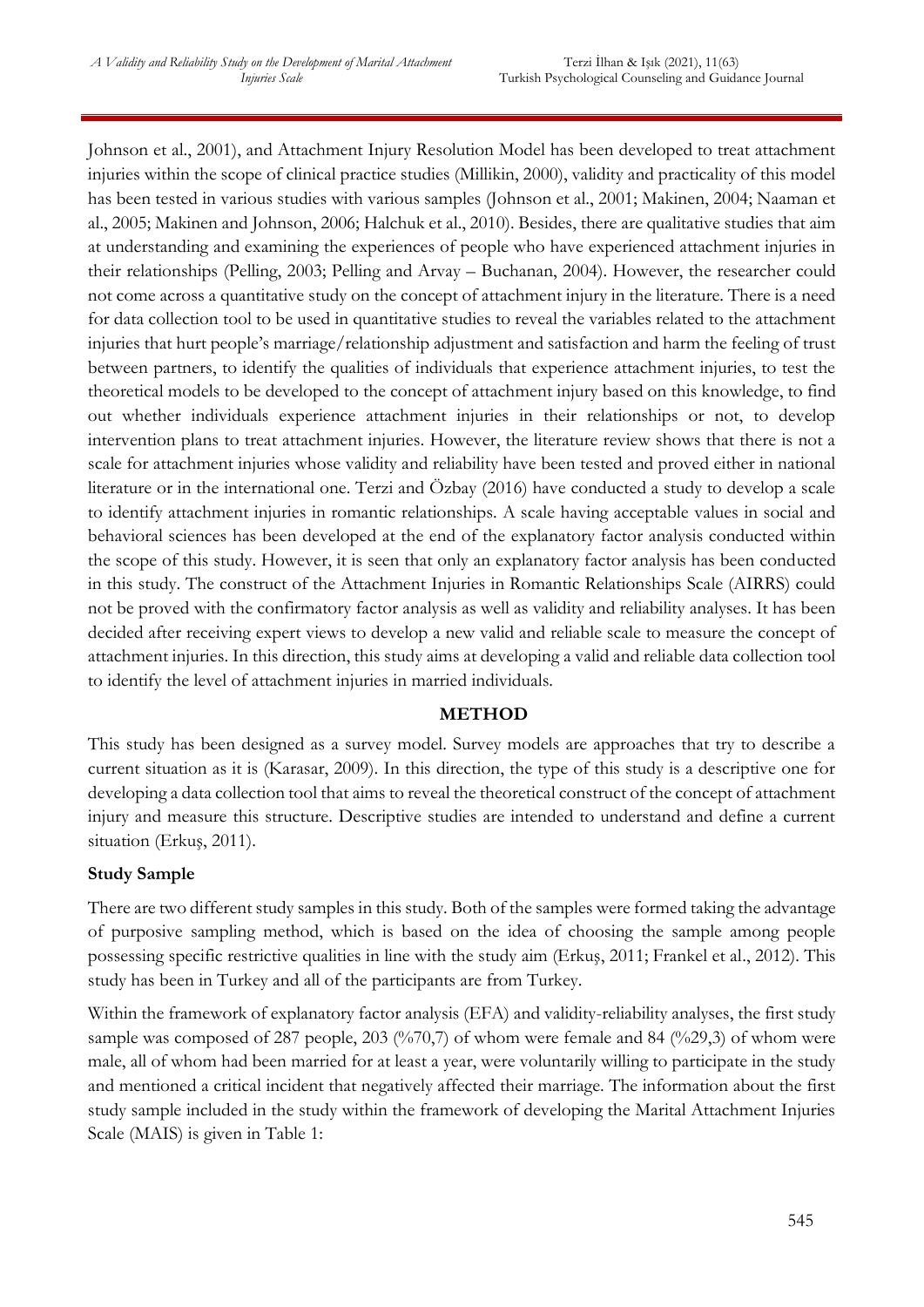|           | Table 1. First Study Sample of the Process of Developing MAIS |          |                |     |     |            |      |
|-----------|---------------------------------------------------------------|----------|----------------|-----|-----|------------|------|
| Variable  |                                                               | N        | $\frac{0}{0}$  | Min | Max | $X_{mean}$ | Sd   |
|           | Female                                                        | 203      | 70,73          |     |     |            |      |
| Gender    | Male                                                          | 84       | 29,27          |     |     |            |      |
|           | Total                                                         | 287      | 100            |     |     |            |      |
| Age       |                                                               | 287      |                | 22  | 62  | 33,95      | 7,02 |
|           | Primary School                                                | $\theta$ | $\overline{0}$ |     |     |            |      |
| Level of  | Secondary School                                              | 6        | 2,09           |     |     |            |      |
| Education | High School                                                   | 10       | 3,48           |     |     |            |      |
|           | Associate's                                                   | 158      | 55,05          |     |     |            |      |
|           | Degree/Bachelor's                                             |          |                |     |     |            |      |
|           | Degree                                                        |          |                |     |     |            |      |
|           | Postgraduate                                                  | 113      | 39,38          |     |     |            |      |
|           | Degree                                                        |          |                |     |     |            |      |
|           | Total                                                         | 287      | 100            |     |     |            |      |
| Years of  |                                                               | 286      |                | 1   | 43  | 8,19       | 7,53 |
| Marriage  |                                                               |          |                |     |     |            |      |
|           | None                                                          | 78       | 27,18          |     |     |            |      |
| Number    | 1                                                             | 116      | 40,42          |     |     |            |      |
| of        | $\overline{c}$                                                | 79       | 27,53          |     |     |            |      |
| Children  | 3                                                             | 11       | 3,83           |     |     |            |      |
|           | 4 and more                                                    | 3        | 1,04           |     |     |            |      |
|           | Total                                                         | 287      | 100            |     |     |            |      |

As is seen in Table 1, the participants were aged between 22 and 62, whereas the average of the participants' ages was 33,95. Six (%2,09) of the participants were secondary school graduates, 10 (%3,48) of them were high school graduates, 158 (%55,05) of them had an associate's/bachelor's degree and 113 (%39,38) of them had a postgraduate degree. Years of marriage varied between one and 43, while the average year of marriage was 8,19. 78 (%27,18) of the participants had no child, 116 (%40,42) of them had one child, 79 (%27,53) of them had two children, 11 (%3,83) of them had three children, three  $(\%1,04)$  of them had four or more children.

Within the framework of confirmatory factor analysis (CFA) conducted to confirm the factor construct of the scale obtained at the end of EFA and validity-reliability analyses, the second study group consisted of 235 participants, 156 (%66,38) of whom were female and 79 (%33,62) of whom were male, all of whom had been married for at least a year, were voluntarily willing to participate in the study and mentioned a critical incident that negatively affected their marriage. The information about the second study sample included in the study within the framework of conducting CFA is given in Table 2:

|           | Table 2. Second Study Group of the Process of Developing MAIS |     |               |     |     |            |      |
|-----------|---------------------------------------------------------------|-----|---------------|-----|-----|------------|------|
| Variable  |                                                               | N   | $\frac{0}{0}$ | Min | Max | $X_{mean}$ | Sd   |
|           | Female                                                        | 156 | 66,38         |     |     |            |      |
| Gender    | Male                                                          | 79  | 33,62         |     |     |            |      |
|           | Total                                                         | 235 | 100           |     |     |            |      |
| Age       |                                                               | 235 |               | 20  | 60  | 33,52      | 7,78 |
|           | Primary School                                                | 4   | 1,70          |     |     |            |      |
| Level of  | Secondary School                                              | 3   | 1,28          |     |     |            |      |
| Education | High School                                                   | 26  | 11,06         |     |     |            |      |
|           | Associate's                                                   | 116 | 49,36         |     |     |            |      |
|           | Degree/Bachelor's                                             |     |               |     |     |            |      |
|           | Degree                                                        |     |               |     |     |            |      |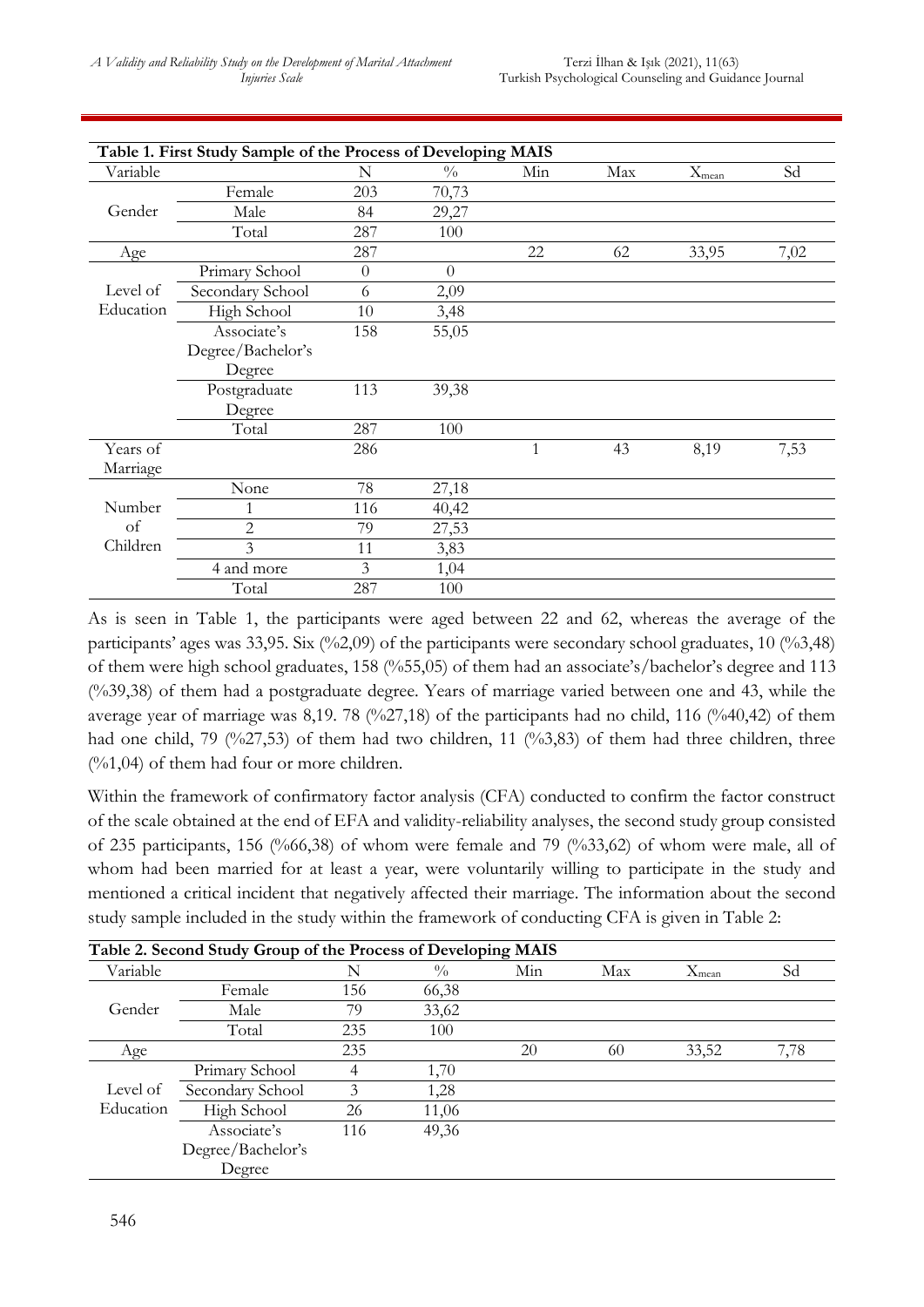*A Validity and Reliability Study on the Development of Marital Attachment Injuries Scale*

|           | Postgraduate  | 86  | 36,60 |    |      |      |
|-----------|---------------|-----|-------|----|------|------|
|           | Degree        |     |       |    |      |      |
|           | Total         | 235 | 100   |    |      |      |
| Years of  |               | 286 |       | 42 | 9,71 | 8,39 |
| Marriage  |               |     |       |    |      |      |
|           | None          | 46  | 19,57 |    |      |      |
| Number of |               | 83  | 35,12 |    |      |      |
| Children  | ◠             | 83  | 35,12 |    |      |      |
|           | $\mathcal{Z}$ | 23  | 10,19 |    |      |      |
|           | Total         | 235 | 100   |    |      |      |

Table 2 shows that the participants were aged between 20 and 60, while the average age of the participants was 33,52. When it comes to the educational level of the participants, it is seen that four (%1,70) of the participants were primary school graduates, three (%1,28) of them were secondary school graduates, 26 (%11,06) of them were high school graduate, 116 (%49,36) of them had an associate's/bachelor's degree and 86 (%36,60) of them had a postgraduate degree. Years of marriage varied between one and 42, whereas the average year of marriage was 9,71. 46 (%19,57) of the participants had no child, 83 (%35,12) of them had one child, 83 (%35,12) of them had two children and 23 (%10,19) of them had three children.

## **Research and Publication Ethics Statement**

In this research, it has been observed research and publication ethics. For this research, the permissions were obtained from Amasya University Scientific Research and Ethical Review Board (Referans: 19642/15.09.2020) and the privacy of the participants was protected in the study.

## **Measurements**

The measurements used within the framework of this study are as below:

**Personal Information Form.** A Personal Information Form developed by the researcher was used in the two processes of data collection within the scope of MAIS studies. This form was intended for gathering information about participants' gender, age, level of education, profession, total monthly income, years of marriage, which marriage (in order) they were in, number of children. In both studies, the participants were asked an open-ended question, "Have you had a critical bad situation, incident, or experience that you think affects your marriage in a negative day since the day when you got married? (such as miscarriage, a chronicle/deadly illness, loss of a close person, changing job, changing the place where you live/moving.) If yes, what is it?" This question was used in this study depending on the fact that it has been stated in the literature that an attachment injury can only result from an incident experienced in the marriage relationship.

**Marital Attachment Injuries Scale (MAIS)**. A new scale has been developed at the end of the analyses conducted within the scope of this study. The information as to the process of developing a scale and the psychometric qualities of the scale are given in the findings of this study.

**Relationship Assessment Scale (RAS).** RAS was developed by Hendrick (1988) and adapted into Turkish culture by Curun (2001). While the original scale is a 5-point Likert type scale, the Turkish version is a 7-point Likert type scale, which is composed of seven items and one factor. Items 4 and 7 are reversescored. Having a high score from RSS means a high level of relationship satisfaction. Hendrick (1988) conducted Principal Components Factor Analysis to test the construct validity of RAS while developing the scale. It was found out that there was only one factor whose eigenvalue was above 1, this factor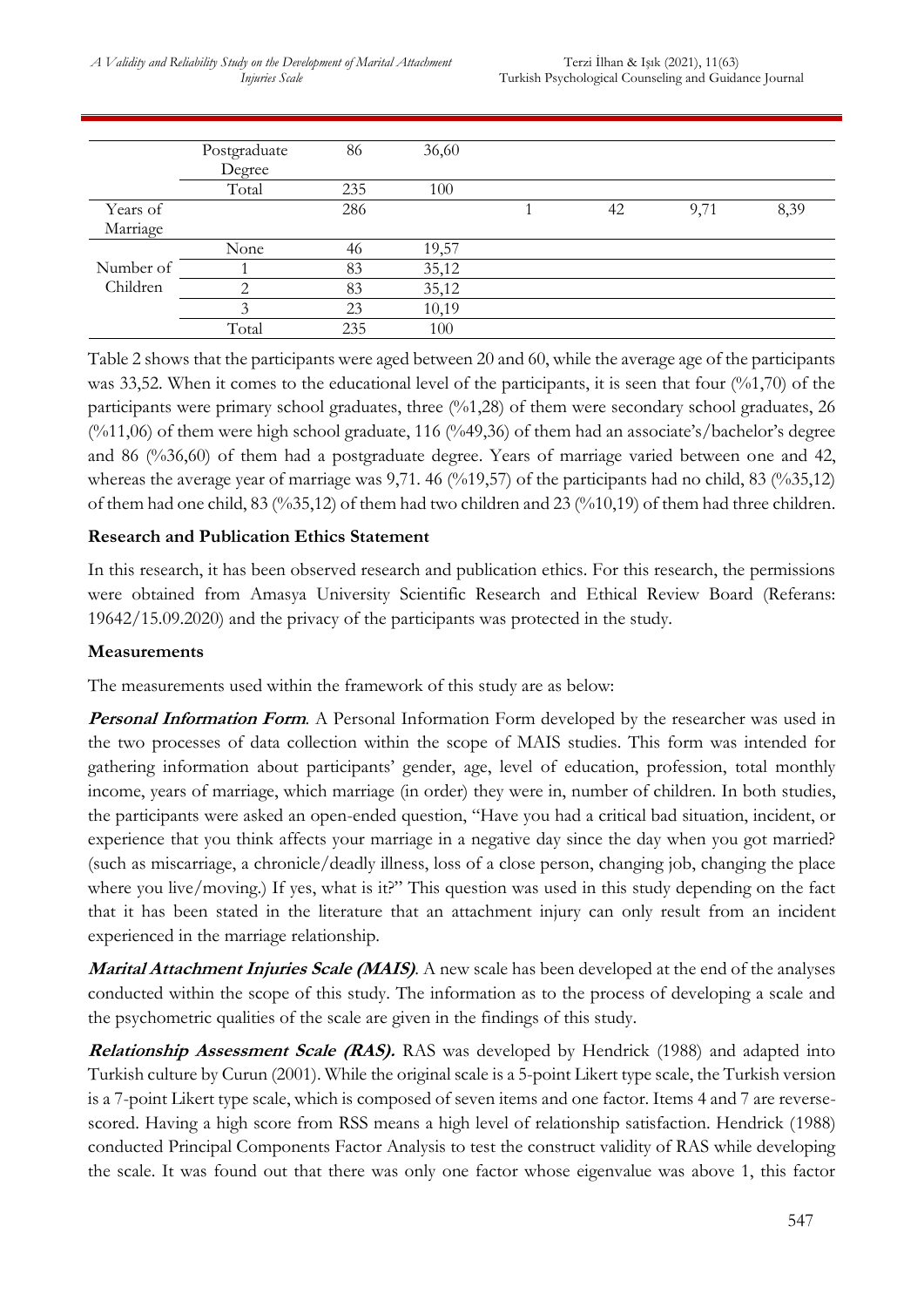explained %46 of the variance, total item correlation was between,57 and,76. In line with the original scale, Curun (2001) concluded during the adaptation studies of the scale into Turkish that there was one factor whose eigenvalue was above 1 and the explained variance was %52. The internal consistency coefficient that was calculated to test the reliability of the scale was found to be,86. The internal consistency coefficient of RAS was found to be,914 in this study.

**The Marital Disaffection Scale (MDS).** MDS was developed by Kayser (1996) and adapted into Turkish culture by Çelik (2013). Both the original form and adapted version of MDS are a 4-point Likert scale, while they consist of 21 items and one factor. Items 1, 3, 5, 6, 7, 8, 9, 11, 14, 16 and 21 are reversescored. The score of marital disaffection is obtained by adding all the scores gathered from MDS, and having a high score means a high level of marital disaffection. The lowest score to be obtained from the scale is 21, whereas the highest score is 84. The internal consistency coefficient of the original scale is,97. The explained variance of the Turkish version is %35,85, whereas internal consistency is ,89. The internal consistency coefficient of MDS was found to be ,954 in this study.

# **Analysis of Data**

EFA and validity-reliability analyses, as well as CFA, were conducted while developing MAIS. EFA and validity reliability was analyzed using SPSS 21.0, whereas CFA was analyzed using LISREL.

## **Process Steps**

The steps that were followed within the scope of developing MAIS are given in Figure 1 below.

Noticing the Need for Revising the Attachment Injuries in Romantic Relationships Scale Literature Review l 5 Writing the Items Receiving Expert Opinion Creating a Pool of Items Deciding on Scoring Creating an Experimental Test Form Implementing Pilot Scale Experimental Test Implementation J Explanatory Factor Analysis łИ Validity and Reliability Analyses U Implementation for Confirmatory Factor Analysis Confirmatory Factor Analysis Developing the Final Form **Figure 1. Process Steps of Developing MAIS**

Each step of developing MAIS is explained below respectively: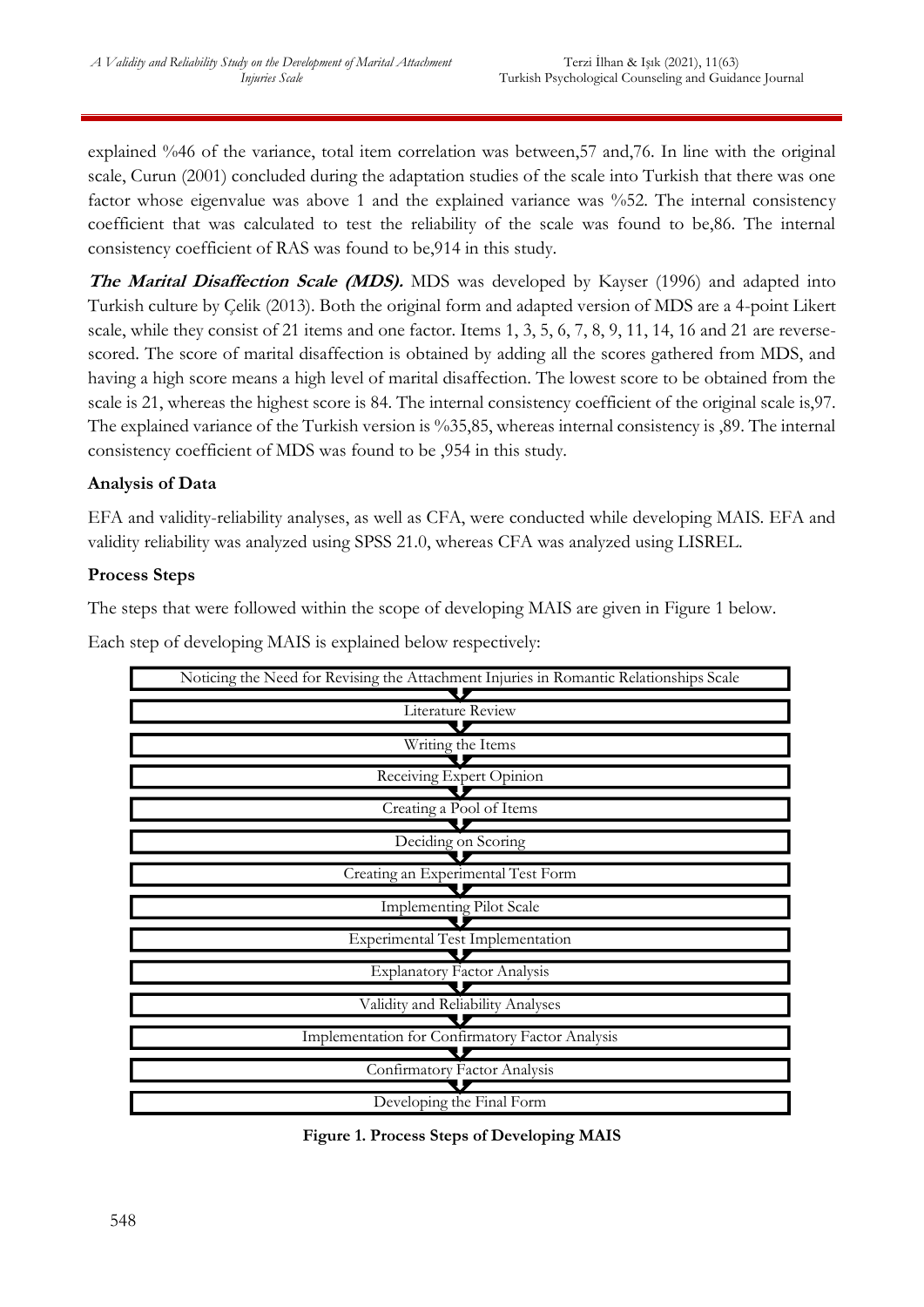Each step of developing MAIS is explained below respectively:

**Feeling the Need to Revise Attachment Injuries in Romantic Relationships Scale (AIRRS):** Terzi and Özbay (2016) conducted a study to develop a scale to measure the attachment injuries of married individuals, and the psychometric qualities of the scale were put forth. However, CFA and validityreliability analyses for AIRRS were not done in this study. The qualities of this scale were examined and three experts, one studying in the field of Psychological Counselling and Guidance, the other studying in the field of Assessment and Evaluation and the last one studying in the field of Psychology and carrying out studies on romantic relationships, were asked their views and as a result, it was decided to review and revise the scale of AIRRS developed by Terzi and Özbay (2016).

**Literature Review**: After deciding on the need to revise AIRRS, the literature on attachment, attachment theory, emotion-focused therapy, and attachment injuries was reviewed within the framework of the studies to develop a scale.

Writing the Items: After reviewing the literature, items were written to measure the attachment injuries of married individuals, and the items included in AIRRS having a factor load over,70 were taken. Thus, there were 75 items for the scale to measure the attachment injuries of married individuals. The information as to the 75 items are given in Table 3:

|    | Table 3. Items for Measuring the Attachment Injuries of Married Individuals                          |                                           |
|----|------------------------------------------------------------------------------------------------------|-------------------------------------------|
| 1. | Bu olaydan sonra eşime eskisi kadar güvenemiyorum.                                                   | "They are considered traumatic in         |
| 2. | Bu olaydan sonra kendimi eşime eskisi kadar yakın hissedemiyorum. that they induce overwhelming fear |                                           |
| 3. | Bu olaydan eşime olan güven duygumu sarstı.                                                          | and helplessness<br>and, if not           |
| 4. | Bu olaydan sonra eşimle birbirimizden uzaklaştığımızı                                                | resolved and healed, severely limit       |
|    | düşünüyorum.                                                                                         | trust and intimacy." (Johnson,            |
|    |                                                                                                      | 1996, p. 268)                             |
|    |                                                                                                      | "The sense of basic trust in the          |
|    |                                                                                                      | partner is shattered."." (Johnson,        |
|    |                                                                                                      | 1996, p. 269)                             |
| 5. | Bu olaydan sonra, eşim için her şeyi göze alamayacağımı                                              | "These incidents, which have been         |
|    | düşünüyorum.                                                                                         | perhaps referred to before in             |
| 6. | Ne olursa olsun, eşim için yapamayacağım şey yoktur.                                                 | previous sessions as a general hurt,      |
| 7. | Gerekirse eşim için canımı dahi veririm.                                                             | then arise in the manner of a             |
| 8. | Tekrar kırılma ihtimalim olsa bile, eşime yine aynı şekilde güvenirim. traumatic flashback and block |                                           |
| 9. | Evliliğimizin devam etmesi için yapamayacağım şey yoktur.                                            | engagement<br>and<br>risk-taking."        |
|    |                                                                                                      | (Johnson, 1996, p. 268)                   |
|    | 10. Eşimle yaşadığımız bu olay olur olmaz zamanlarda aklıma geliyor.                                 | "Injured partners describe how            |
|    | 11. Gün içerisinde herhangi bir sıradan olay ya da nesne bana o olayı                                | images and memories of these              |
|    | hatırlatabiliyor.                                                                                    | injuries are easily evoked and create     |
|    | 12. Eşimle yaşadığımız bu olay aklımdan hiç çıkmıyor.                                                | hypervigilance<br>possible<br>to<br>a     |
|    | 13. Bu olayı tekrar tekrar hatırlamak beni huzursuz ediyor.                                          | reminders."<br>reoccurrences<br><b>or</b> |
|    | 14. Bu olayı hatırlamaktan korkuyorum.                                                               | (Johnson, 1996 p. 268)                    |
|    | 15. Eşimle benzer bir olay yaşamaktan korkuyorum.                                                    |                                           |
|    | 16. Yaşadığımız bu olayı hatırlama ihtimalim beni tedirgin ediyor.                                   |                                           |
|    | 17. Eşimle yaşadığımız bu olaya dair hiçbir şey hissetmiyorum.                                       | "They also speak, in the way that         |
|    | 18. Bu olay aklıma geldiğinde duygularım yokmuş gibi hissediyorum.                                   | the<br>general<br>echoes<br>trauma        |
|    | 19. Eşimle ilişkimize dair hiçbir şey hissetmiyorum.                                                 | literature, of numbing                    |
|    | 20. Bu olaydan sonra ilişkimizin doğasının değiştiğini düşünüyorum                                   | Themselves in interactions with           |
|    | 21. Bu olaydan sonra eşimle birbirimize karşı davranışlarımız değişti.                               | their spouse." (Johnson, 1996, p.<br>268) |
|    | 22. Eşime ihtiyaç duyduğum her an ulaşabileceğimi biliyorum.                                         |                                           |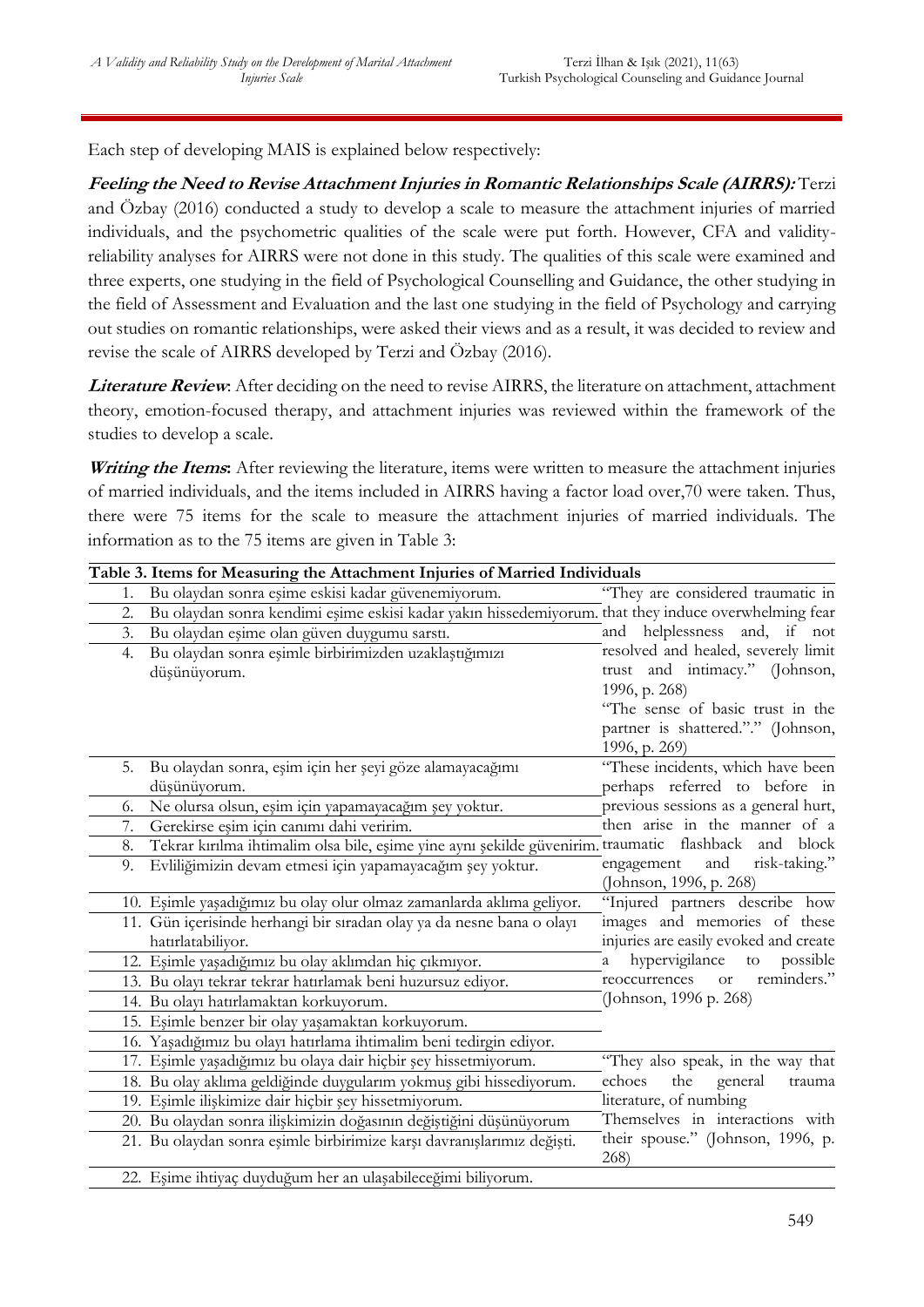| 23. Zor bir durumla karşılaştığımda eşimin benim yanımda olacağından "They often occurred at particularly |                                      |
|-----------------------------------------------------------------------------------------------------------|--------------------------------------|
| eminim.                                                                                                   | critical moments of need when a      |
| 24. Eşim her ihtiyaç duyduğumda yanımdadır.                                                               | person was particularly vulnerable.  |
| 25. Zor durumda isem, eşim iki eli kanda olsa dahi gelir.                                                 | These events may become a            |
| 26. Ona ihtiyaç duyduğumda, eşime ulaşamam.                                                               | touchstone, an incident that, for    |
| 27. Ne zaman yardımına ihtiyacım olsa eşim ortada yoktur.                                                 | them, defines the security of the    |
| 28. Bu olaydan sonra evliliğimize olan inancım sarsıldı.                                                  | relationship. The attachment injury  |
| 29. Bu olaydan sonra evliliğimize olan güvenimi yitirdim.                                                 | event serves as an alarm, a warning  |
|                                                                                                           | system that sends the message that   |
|                                                                                                           | the other cannot be trusted to       |
|                                                                                                           | provide security and comfort."       |
|                                                                                                           | (Millikin, 2000, p. 2-3)             |
| 30. Bu olaydan sonra eşime psikolojik olarak ulaşamadığımı                                                | $A_n$<br>attachment<br>injury<br>was |
| hissediyorum.                                                                                             | hypothetically defined as clients    |
|                                                                                                           | who entered therapy and became       |
| 31. Ne zaman ihtiyaç duysam eşim sanki ortadan kaybolur.                                                  | stuck on one significant episode in  |
|                                                                                                           | the relationship that marked a       |
|                                                                                                           | disruption in the level of trust,    |
|                                                                                                           | security,<br>responsiveness,<br>and  |
|                                                                                                           | accessibility of partners (Johnson,  |
|                                                                                                           | Personal Communication, 1998)"       |
|                                                                                                           | (Millikin, 2000, p. 26).             |
| 32. İlişkimiz bu olayda takılı kaldı gibi hissediyorum.                                                   | The definition of an attachment      |
| 33. Yaşadığımız bu olay ilişkimizi derinden etkiledi.                                                     | injury was when one partner          |
|                                                                                                           | betrayed or broke the                |
|                                                                                                           | trust of the other in a specific     |
|                                                                                                           | incident and that incident became    |
|                                                                                                           | a clinically recurring theme         |
|                                                                                                           | and stuck point of task resolution.  |
|                                                                                                           | (Millikin, 2000, p.38)"              |
| 34. Yaşadığımız bu olayda eşim beni yapayalnız bıraktı.                                                   | "The female partner in Couple 3      |
| 35. Yaşadığımız bu olay eşimle aramıza mesafe koydu.                                                      | reported a specific event when she   |
|                                                                                                           | was having a miscarriage and her     |
|                                                                                                           | partner refused to come home from    |
|                                                                                                           | work to help her. She remarked that  |
|                                                                                                           | the miscarriage frightened her and   |
|                                                                                                           | she called for comfort. His refusal  |
|                                                                                                           | to come home marked a feeling of     |
|                                                                                                           | distance between them." (Millikin,   |
|                                                                                                           | 2000, p.40)"                         |
| 36. Yaşadığımız bu olay beni adeta yıktı.                                                                 | "I was devastated that he was        |
|                                                                                                           | backing out on a very important      |
|                                                                                                           | promise." (Millikin, 2000, p.40)"    |
| 37. Bu olaydan sonra eşimle iletişimimiz çok azaldı.                                                      | "These couples relate to one         |
| 38. Eşimle iletişim kurduğumuzda genellikle tartışıyoruz.                                                 | another in limited ways, often       |
| 39. Bu olaydan sonra ilişkimizde bir kısır döngüye takılıp kaldığımı                                      | through defensiveness, reactivity,   |
| düşünüyorum.                                                                                              | anger, indifference and rigid attack |
| 40. Eşimle çoğu zaman öfke dolu konuşmalarımız oluyor.                                                    | and defend                           |
|                                                                                                           | cycles." (Millikin, 2000, p.55)      |
| 41. Yaşadığımız bu olay benim için yeni yaşanmış gibi canlı ve etkili.                                    | "often reemerge in an alive and      |
|                                                                                                           | emotional<br>manner"<br>intensely    |
|                                                                                                           | (Johnson, Makinen & Millikin,        |
|                                                                                                           | 2001)                                |
| 42. Bu yaşadıklarımız eşimin suçu.                                                                        |                                      |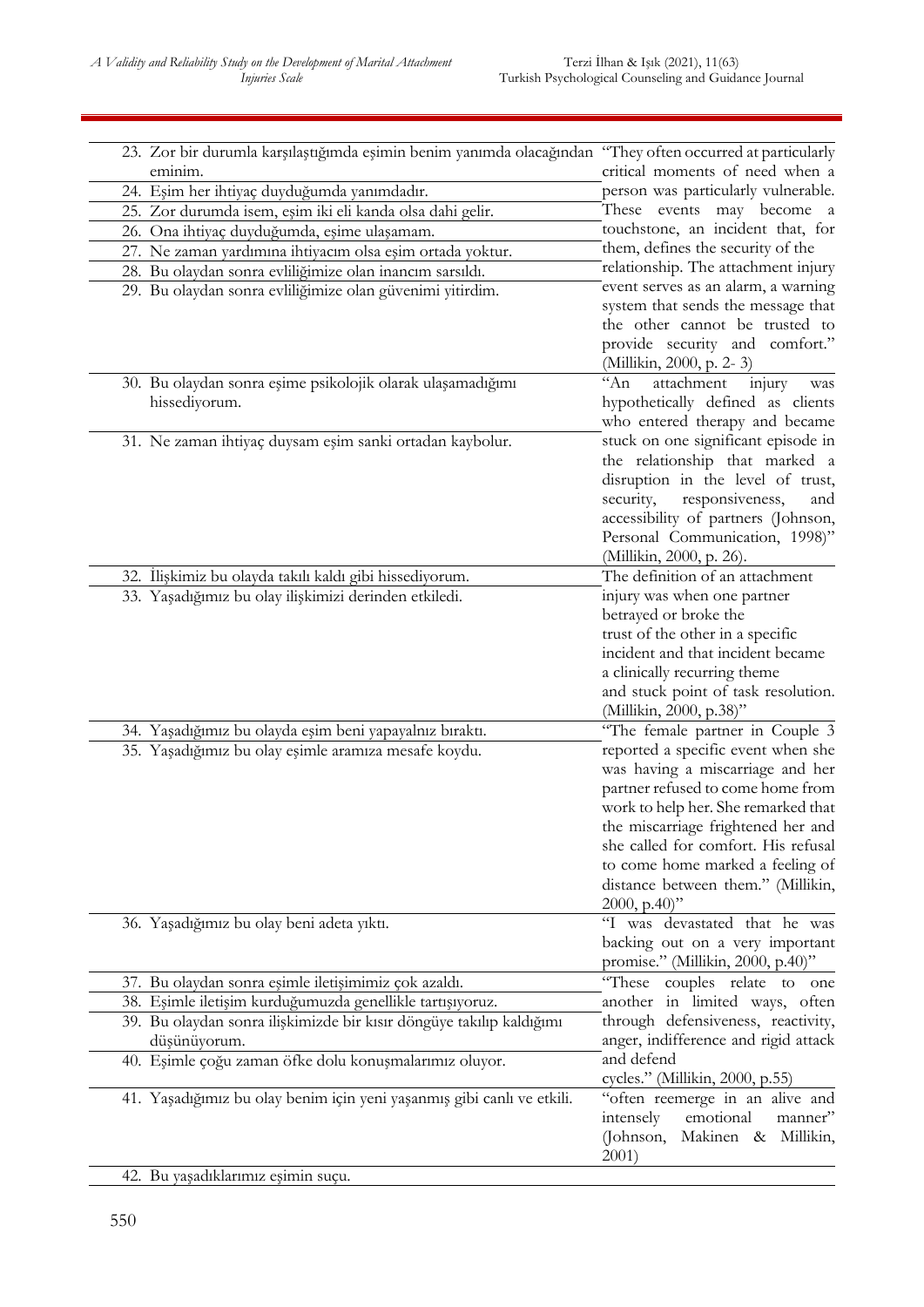| 43. Eşim farklı davransaydı, bu olayın sonuçları farklı olurdu.         | incident<br>"This<br>sometimes<br>appeared, at first glance, to be<br>relatively<br>insignificant, but it<br>evoked compelling, constricted<br>emotional<br>responses<br>and<br>interaction<br>patterns,<br>such<br>as<br>blame/defend, that blocked further<br>progress." (Johnson, Makinen &<br>Millikin, 2001) |
|-------------------------------------------------------------------------|-------------------------------------------------------------------------------------------------------------------------------------------------------------------------------------------------------------------------------------------------------------------------------------------------------------------|
| 44. Bu olaydan sonra eşimle birbirimize yabancılaştık.                  | "They spoke of isolation and                                                                                                                                                                                                                                                                                      |
| 45. Yaşadığımız bu olayda eşim tarafından terk edilmiş gibi hissettim   | abandonment" (Johnson, Makinen                                                                                                                                                                                                                                                                                    |
| 46. Bir daha asla eşime eskisi kadar güvenemeyeceğim.                   | & Millikin, 2001)                                                                                                                                                                                                                                                                                                 |
| 47. Eşimle bir daha asla eskisi gibi olamayacağımızı düşünüyorum.       |                                                                                                                                                                                                                                                                                                                   |
| 48. Eşimin bir daha bana bu şekilde davranmasına fırsat vermeyeceğim.   |                                                                                                                                                                                                                                                                                                                   |
| 49. Eşim için önemli olduğumu hissetmiyorum.                            | Terzi ve Özbay, 2016 "the items                                                                                                                                                                                                                                                                                   |
| 50. Esimle bir daha eskisi gibi olamayız.                               | included in AIRRS having a factor                                                                                                                                                                                                                                                                                 |
| 51. Eşimin hayatında önceliğim olduğunu düşünmüyorum                    | load over than,70"                                                                                                                                                                                                                                                                                                |
| 52. Evliliğe çocuğum için katlanıyorum.                                 |                                                                                                                                                                                                                                                                                                                   |
| 53. Eşimin bana değer verdiğini düşünmüyorum.                           |                                                                                                                                                                                                                                                                                                                   |
| 54. Eşimle paylaştığım şeyler azaldı.                                   |                                                                                                                                                                                                                                                                                                                   |
| 55. Yaşadığımız sorunlardan dolayı eşimle birbirimizden oldukça         |                                                                                                                                                                                                                                                                                                                   |
| uzaklastık.                                                             |                                                                                                                                                                                                                                                                                                                   |
| 56. Bu olaydan/olaylardan sonra, eşime olan ilgim azaldı.               |                                                                                                                                                                                                                                                                                                                   |
| 57. Bu olayla/olaylarla ilgili olarak eşim, beni anlamak için yeterince |                                                                                                                                                                                                                                                                                                                   |
| çaba göstermiyor                                                        |                                                                                                                                                                                                                                                                                                                   |
| 58. Yaşadıklarımız evliliğimizde onarılamaz bir yara açtı.              |                                                                                                                                                                                                                                                                                                                   |
| 59. Eşimin benimle paylaştığı şeyler azaldı.                            |                                                                                                                                                                                                                                                                                                                   |
| 60. Evliliğimizin düzeleceğine dair umudum yok.                         |                                                                                                                                                                                                                                                                                                                   |
| 61. Eşimle daha az vakit geçiriyorum                                    |                                                                                                                                                                                                                                                                                                                   |
| 62. Evliliğe ailem üzülmesin diye katlanıyorum.                         |                                                                                                                                                                                                                                                                                                                   |
| 63. Eşimin davranışları/yaptıkları ile daha az ilgileniyorum.           |                                                                                                                                                                                                                                                                                                                   |
| 64. Olayı/olayları hatırlamaktan korkuyorum.                            |                                                                                                                                                                                                                                                                                                                   |
| 65. Esim tarafından tekrar incitilmekten korkuyorum.                    |                                                                                                                                                                                                                                                                                                                   |
| 66. Yaşanan bu olayı/olayları hatırlamamaya çalışıyorum.                |                                                                                                                                                                                                                                                                                                                   |
| 67. Bana bu olayı hatırlatan rüyalar görüyorum.                         | The items are written depending                                                                                                                                                                                                                                                                                   |
| 68. Yaşadığımız bu olay ile ilgili kâbuslar görüyorum.                  | on the symptoms of post-trauma                                                                                                                                                                                                                                                                                    |
| 69. Kendimi gergin ve tedirgin hissediyorum.                            | stress disorder.                                                                                                                                                                                                                                                                                                  |
| 70. Eşime karşı öfke patlamaları yaşıyorum.                             |                                                                                                                                                                                                                                                                                                                   |
| 71. Bu olaydan sonra sağlığım bozuldu.                                  |                                                                                                                                                                                                                                                                                                                   |
| 72. Uyku problemleri yaşıyorum.                                         |                                                                                                                                                                                                                                                                                                                   |
| 73. Görünür bir neden yokken ağlama krizleri yaşıyorum.                 |                                                                                                                                                                                                                                                                                                                   |
| 74. Bu olaydan sonra kişilerarası ilişkilerimin bozulduğunu             |                                                                                                                                                                                                                                                                                                                   |
| düşünüyorum.                                                            |                                                                                                                                                                                                                                                                                                                   |
| 75. Eşimle iletişim sorunları yaşıyoruz.                                | The item was written depending<br>on the Scale for the Causes of<br>Separation                                                                                                                                                                                                                                    |

**Receiving Expert Opinion:** An AIRRS Expert Opinion Form was developed to receive opinions from experts as to the 75 items designed to measure the attachment injuries of married individuals. AIRRS Expert Opinion Form included an instruction, a short informatory text on the concept of attachment injury, and the item pool consisting of 75 items in total. AIRRS Expert Opinion Form was sent to nine experts. The experts were asked to evaluate each item by the phrases, which are "Appropriate", "Partly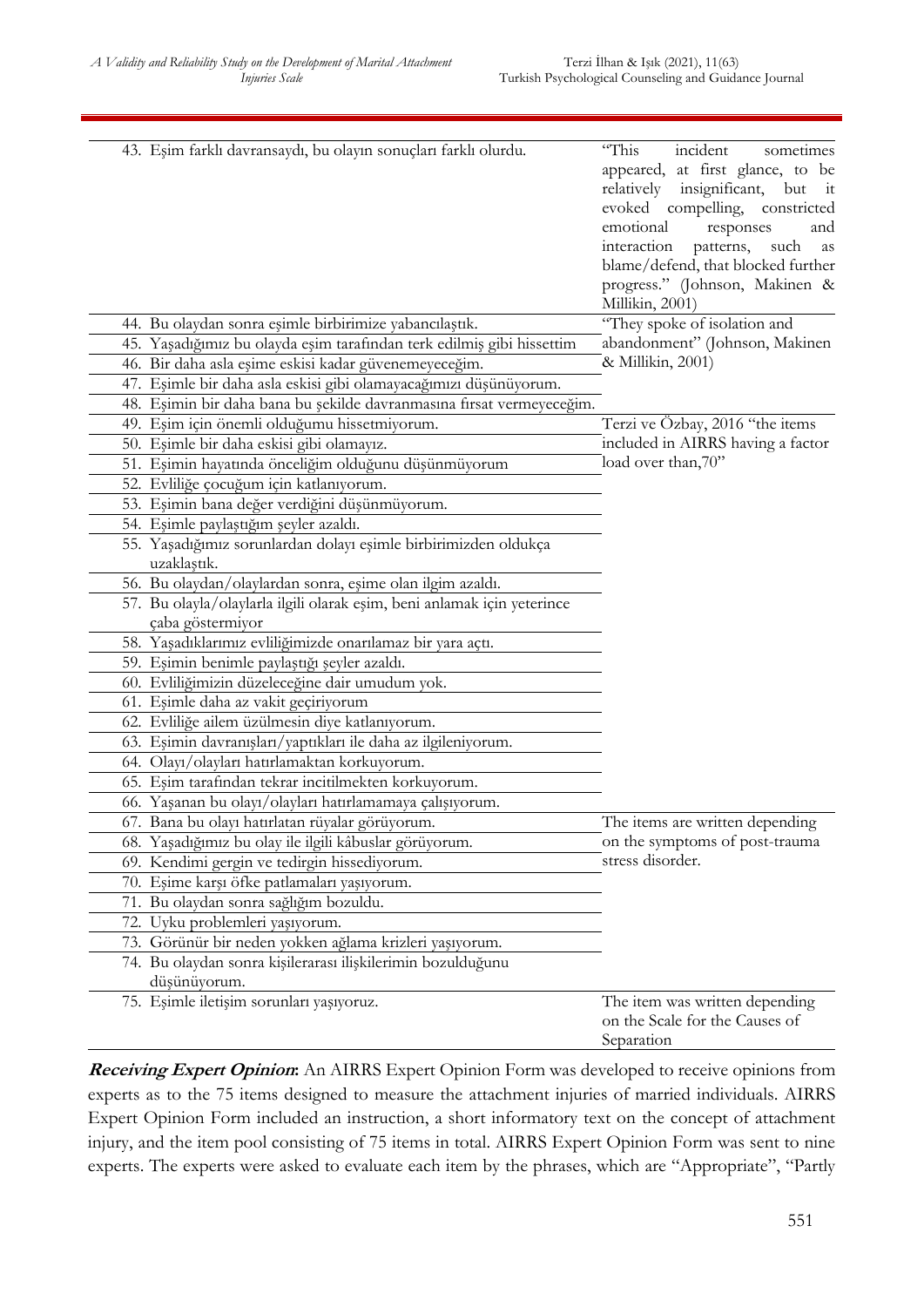Appropriate" and "Not Appropriate" within the framework of the questions of "Can the item represent the quality to be measured?", "Can the item be understood by the target group easily?" and "Is the item expressed enough?"

**Creating the Item Pool**: Upon doing the necessary changes and amendments in line with the expert opinions, the number of items decreased to 42 and the name, Attachment Injuries in Romantic Relationships Scale, was changed into "Marital Attachment Injuries Scale (MAIS)." MAIS item pool having 42 items in total was reviewed by an academician studying in the field of psychometry, and expressions of items were amended as suggested. MAIS item pool consisting of 42 items is given in Table 4:

|    | Table 4. MAIS Item Pool                                                                                 |
|----|---------------------------------------------------------------------------------------------------------|
| 1. | Bu olaya benzer olaylar yaşayacağımı bilsem bile, eşime yine aynı şekilde güvenirim.                    |
| 2. | Bu olaydan sonra görünür bir neden yokken ağlama krizleri yaşıyorum                                     |
| 3. | Bu olaydan sonra eşimle birbirimizden uzaklaştığımızı hissediyorum.                                     |
| 4. | Bu olaya rağmen, evliliğimizin devam etmesi için elimden geleni yaparım.                                |
| 5. | Esimle yaşadığımız bu olay aklımdan çıkmıyor.                                                           |
| 6. | Bu olaydan sonra evliliğimize olan inancımın sarsıldığını düşünüyorum.                                  |
| 7. | Bu olaydan sonra eşimle daha az vakit geçiriyorum.                                                      |
| 8. | Bu olaydan sonra, eşimin bana değer vermediğini düşünüyorum.                                            |
| 9. | Bu olaydan sonra sağlığımın bozulduğunu hissediyorum.                                                   |
|    | 10. Bu olay nedeniyle bir daha asla eşime eskisi kadar güvenemeyeceğim.                                 |
|    | 11. Yaşadığımız bu olaydan sonra ne hissetmem gerektiğini bilmiyorum.                                   |
|    | 12. Bu olaydan sonra eşime olan ilgimin azaldığını hissediyorum.                                        |
|    | 13. Bu olayın sorumlusunun eşim olduğunu düşünüyorum.                                                   |
|    | 14. Bu olaya rağmen, eşim için yapamayacağım şey yoktur.                                                |
|    | 15. Yaşadığımız bu olayı hatırlama ihtimalinden tedirgin oluyorum.                                      |
|    | 16. Bu olaydan sonra eşimle daha çok tartışmaya başladığımızı düşünüyorum.                              |
|    | 17. Yaşadığımız her sorunu bu olayla ilişkilendiriyoruz.                                                |
|    | 18. Bu olaydan sonra eşimle birbirimize karşı davranışlarımızın olumsuz yönde değiştiğini hissediyorum. |
|    | 19. Gün içerisinde herhangi bir olay ya da nesne bana bu olayı hatırlatabiliyor.                        |
|    | 20. Bu olayın ardından evliliğimizin düzeleceğine dair umudumun kalmadığını düşünüyorum.                |
|    | 21. Eşimle benzer bir olay yaşamaktan korkuyorum.                                                       |
|    | 22. Bu olaydan dolayı eşime karşı öfke patlamaları yaşıyorum.                                           |
|    | 23. Yaşadığımız bu olayı aklıma getirmemeye çalışıyorum.                                                |
|    | 24. Bana bu olayı hatırlatan rüyalar görüyorum.                                                         |
|    | 25. Bu olay aklıma geldiğinde, duygularım yokmuş gibi hissediyorum.                                     |
|    | 26. Bu olaya rağmen, zor bir durumla karşılaştığımda eşimin benim yanımda olacağından eminim.           |
|    | 27. Bu olay nedeniyle uyku problemleri yaşıyorum.                                                       |
|    | 28. Yaşadığımız bu olayın ilişkimizi derinden etkilediğini düşünüyorum.                                 |
|    | 29. Yaşadığımız bu olay sonucunda incinmiş hissediyorum.                                                |
|    | 30. Yaşadığımız bu olayda eşim tarafından terk edilmiş gibi hissediyorum.                               |
|    | 31. Yaşadığımız bu olayın evliliğimizde onarılamaz bir yara açtığını düşünüyorum.                       |
|    | 32. Bu olaydan sonra eşimle birbirimize karşı yabancılaştığımızı hissediyorum.                          |
|    | 33. Bu olaydan sonra ilişkimizde bir kısır döngüye girdiğimizi düşünüyorum.                             |
|    | 34. Bu olaya rağmen, eşim her ihtiyaç duyduğumda yanımdadır.                                            |
|    | 35. Eşim farklı davransaydı, bu olayın sonuçlarının farklı olacağını düşünüyorum.                       |
|    | 36. Bu olaydan sonra eşimle bir daha asla eskisi gibi olamayacağımızı düşünüyorum.                      |
|    | 37. Bu olaydan sonra eşimin hayatında önemli biri olduğumu hissetmiyorum.                               |
|    | 38. Bu olaydan sonra eşimle paylaştığımız şeylerin azaldığını hissediyorum.                             |
|    | 39. Bu olayla ilgili olarak eşimin, benim hissettiklerimi anlamak için yeterince çaba göstermediğini    |
|    | düşünüyorum.                                                                                            |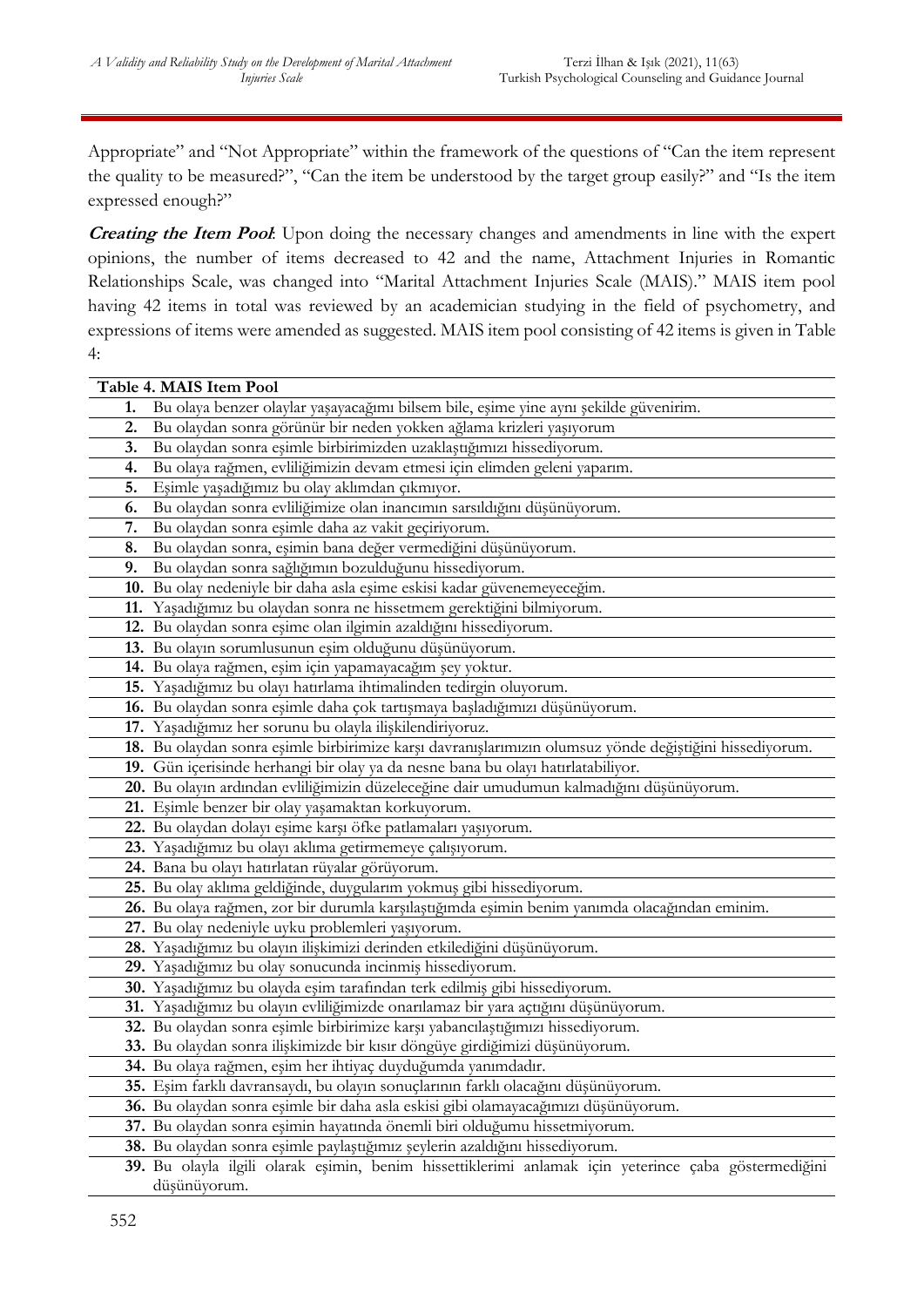**40.** Yaşadığımız bu olayın, benim için, yeni yaşanmış gibi canlı ve etkili olduğunu düşünüyorum.

**41.** Bu olaydan sonra, eşim tarafından tekrar incitilmekten korkuyorum.

**42.** Bu olay nedeniyle kendimi gergin ve tedirgin hissediyorum.

**Deciding on the Scoring**: Likert-type scales are scales in which individuals have presented with a set of statements and are asked to specify if they agree or disagree with these statements (Erkuş, 2012, p.78). As the participants were going to be asked if they agree or disagree with the statements they are presented in this scale, it was decided to develop a Likert-type scale. The points in Likert-type scales can be 3, 5, 7, 9, or 11 (Tavşancıl, 2010, p.145). Considering this information, a 5-point type was used in this scale. In AIMS, 1 refers to "Strongly Disagree", 2 "Disagree", 3 "Partly Agree", 4 "Agree" and 5 "Strongly Agree."

**Constructing the Experimental Test Form**: After establishing the item pool and deciding on the scoring, the items were converted into a scale form. It is stated in the literature that symptoms showing that an individual has experienced an attachment injury appear, in other words, attachment injuries occur only when married individuals experience an incident that they perceive as bad in their marriage (Johnson et al., 2001). An open-ended question was written for that purpose. A test form was constructed by including the open-ended question, an instruction, and scale items respectively.

**Pilot Implementation**: After constructing the test form of MAIS, the final whole form to be implemented was generated by including the Personal Information Form developed by the researcher, RAS (Curun, 2001) and MDS (Celik, 2013), which were decided to be used for criterion-related validity respectively. Before conducting a large-scale implementation, the first pilot implementation (pretesting) was carried out by the researcher using implementing the form face-to-face with six participants, three of whom were female and three of whom were male, to evaluate issues such as possible misspelling, clarity of instruction and items, identifying an average duration to complete the form. After the pilot implementation, it was seen that the participants could not see the open-ended question located at the beginning of the MAIS Test Form and so did not answer this question, so it was decided to include the open-ended question at the end of the personal information form. Moreover, spelling mistakes in the implementation form were corrected and the average duration to implement the form was found to be 8-10 minutes.

**Experimental Test Implementation**: The scale that was finalized after the pilot implementation was copied and converted into an online scale on Google Forms. The scale was filled in by 750 people as hard copy or online. The data gathered from 750 people were arranged in a way to include the participants who stated that they had experienced an incident affecting their marriage negatively as an answer to the open-ended question at the end of the Personal Information Form and exclude those who didn't state that they had experienced an incident affecting their marriage negatively. After this arrangement, data from 312 participants were included in the study. Among these 309 data, it was noticed that four of them were completed randomly by the participants and so they were excluded. After these steps, 309 data sets were obtained to analyze via SPSS 21.0 package program.

**Explanatory Factor Analysis (EFA):** As EFA is a method of analysis that is sensitive to sample, it is necessary to prepare the data for EFA after the data entry (Erkuş, 2012; Tabacknick and Fidell, 2015, p. 617; Tavşancıl, 2010). The suggested steps to follow to prepare the data for analysis are as below (Erkuş, 2012; Tabacknick and Fidell, 2015, p. 617-619): Checking the possibility of false data entry, amending the points of reverse items, amending the missing/lacking data and sorting out outliers. In this line, first of all, the data were checked and false data entry cases were corrected. Then the points of the reverse items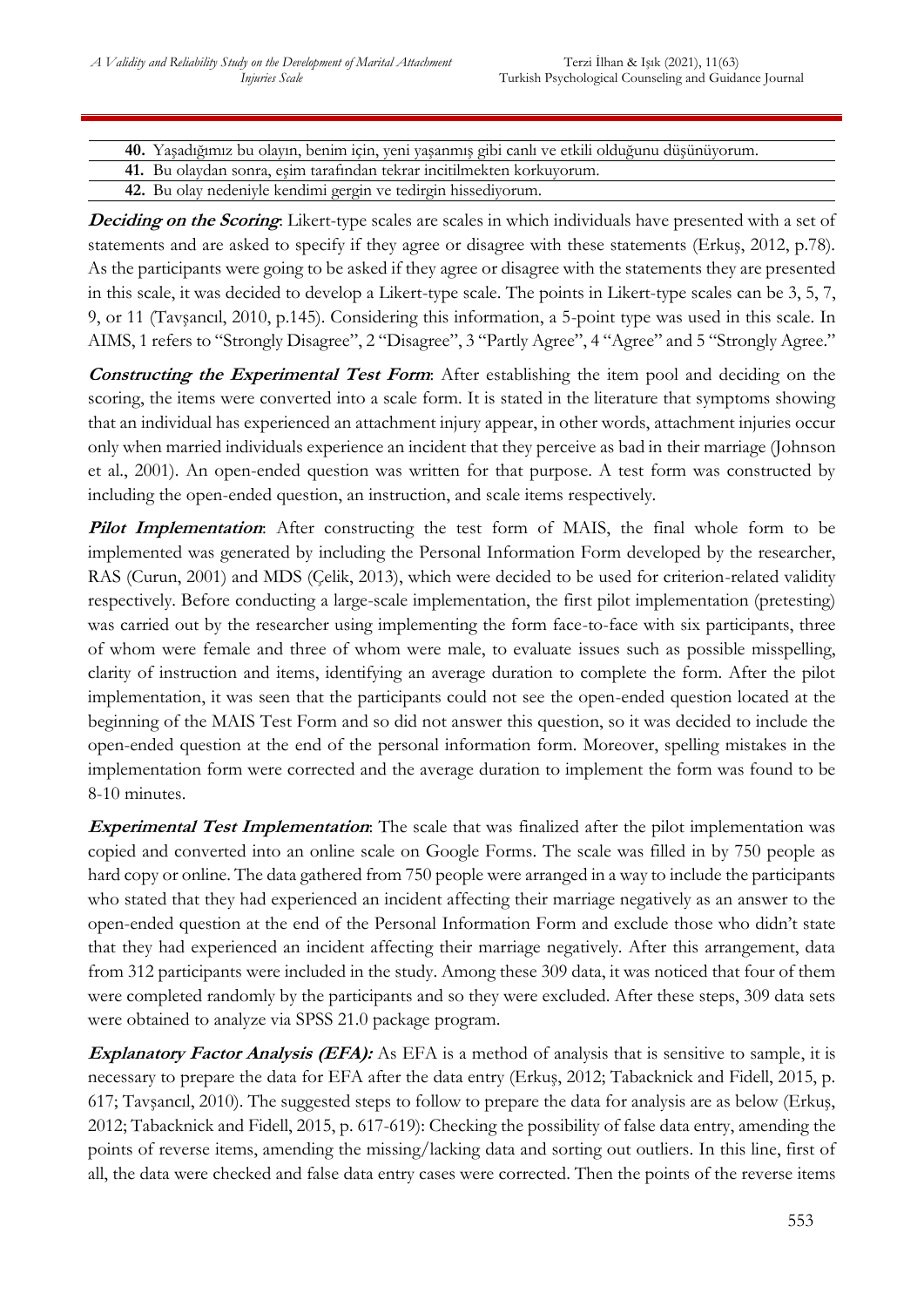in the scale which are 1, 4, 14, 26, and 34 were amended. As there was no missing/lacking value in the data set, the next step was conducted to sort out outliers. 22 data, which were noticed to be an outlier, were excluded from the data set, and so there were 287 data for EFA. After preparing the data, EFA was conducted with 287 data.

**Validity – Reliability Analyses**: To prove the validity and reliability of the scale as to the construct obtained at the end of EFA, total item correlation, comparison between upper and lower groups of %27, criterion-related validity, and Cronbach alfa reliability coefficient were calculated. SPSS 21.0 package program was used to carry out these calculations.

**Confirmatory Factor Analysis (CFA)**: The scale form that consisted of 19 items in total at the end of EFA analysis, an instruction to do the scale, and a Personal Information Form were added respectively and copied as hard copy and converted into an online form on Google Forms to gather information for CFA. The copied forms were delivered to the participants who had been married for at least a year and were voluntarily willing to participate in this study. The scale forms were filled in by 455 people as hard copies or online. The data gathered from 455 people were arranged in a way to include the participants who stated that they had experienced an incident affecting their marriage negatively as an answer to the open-ended question at the end of the Personal Information Form and exclude those who didn't state that they had experienced an incident affecting their marriage negatively. At the end of this step, data gathered from 247 participants were included in the study. As CFA is a method of analysis that is sensitive to sample, it is necessary to prepare the data for CFA after the data entry Erkuş, 2012; Tabachnick and Fidell, 2015, p. 617; (Tavşancıl, 2010). In this line, first of all, data gathered from 247 participants were entered into SPSS 21.0 package program. Then data entry was checked to see if there was a false entry and it was seen there was no such case. Among 247 data, three of them were noticed to be missing data and excluded from the study. After excluding the missing data from the data set, the reverse items 10 and 15 were amended. After amending the points of the revere items, 11 data that were seen to be outliers were excluded from the data set. After that, there were 233 data to conduct CFA. While conducting CFA, SPSS 21.0 and LISREL package programs were used.

**Creating the Final Form**: The final form of MAIS was created at the end of the analyses.

# **RESULTS**

## **Explanatory Factor Analysis (EFA)**

The first step of developing MAIS was to conduct EFA to reveal the construct of the scale. First of all, Kaiser-Meyer-Olkin (KMO) and Barlett tests were carried out to identify if the data set gathered from the experimental test form of MAIS was appropriate to conduct factor analysis or not. The test results are given in Table 5:

| Table 5. Results of KMO and Barlett Tests |                                                 |          |  |  |  |
|-------------------------------------------|-------------------------------------------------|----------|--|--|--|
|                                           | Keiser-Meyer-Olkin Measure of Sampling Adequacy | 0.960    |  |  |  |
| <b>Barlett Test for Sphericity</b>        |                                                 | 9282.731 |  |  |  |
|                                           |                                                 | 861      |  |  |  |
|                                           |                                                 | 0,000    |  |  |  |

As is seen in Table 5, the KMO measure of sampling adequacy value was found to be 0,960. This is above the acceptable value of 0,50. A KMO value over 0,50 is acceptable; a value between  $0,50 - 0,70$  is average; a value between  $0,70 - 0,80$  is good, a value between  $0,80 - 0,90$  is perfect, and a value over 0,90 is great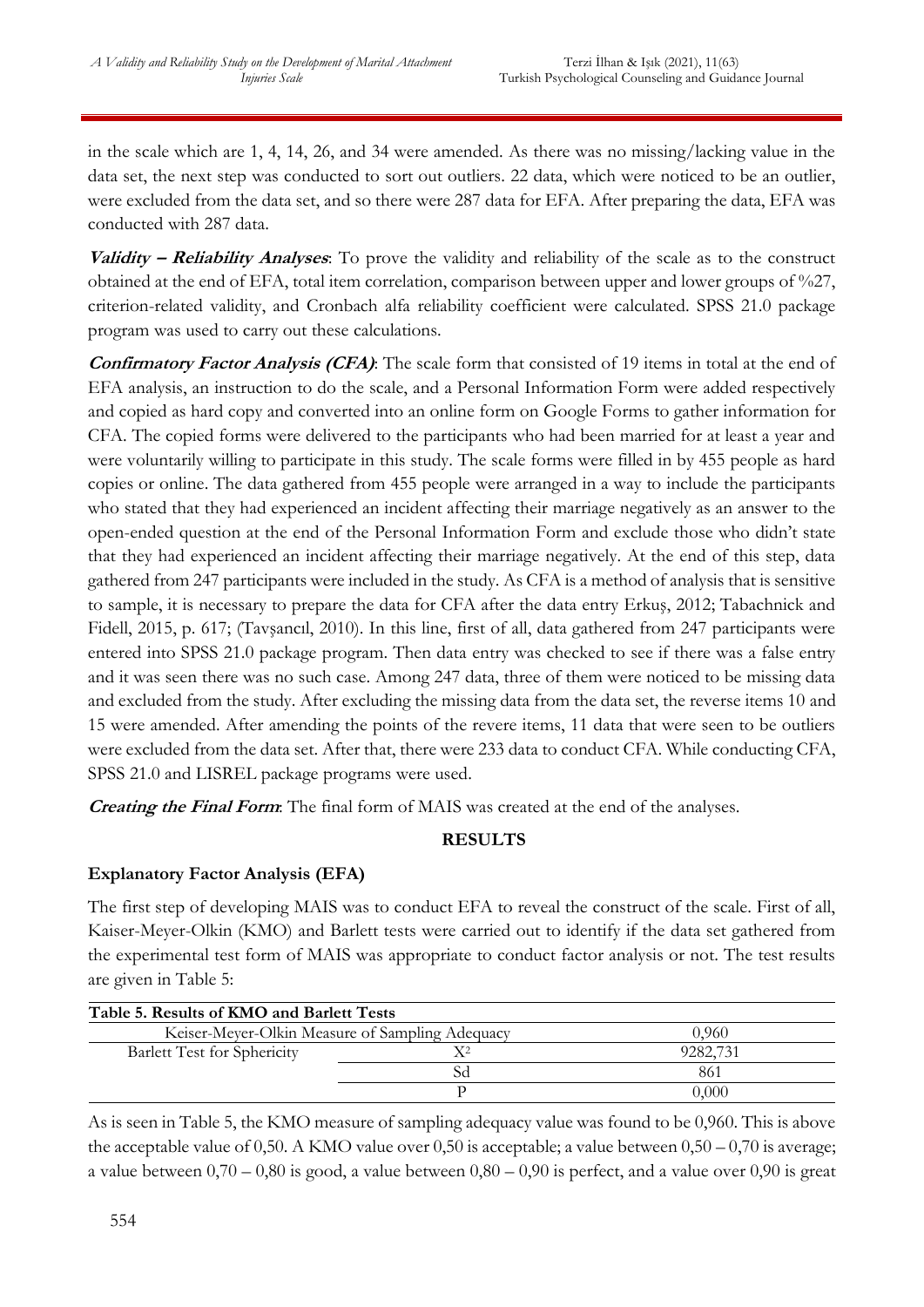(Cenry & Kaiser, 1977; Kaiser, 1974). According to Ntoumanis (2001, p. 140.) and Pallant (2005), a KMO value over 0,60 is acceptable. Moreover, Barlett Test for Sphericity was found to be 9282,731 and is significant at a level of 0,001 (X2861=9282,731). Barlett Test for Sphericity should be significant to accept it appropriate for the given factor analysis (Ntoumanis, 2001, p. 140). According to this finding, the data gathered via the MAIS test form were appropriate for factor analysis.

After it was identified that the data gathered via the MAIS test form were appropriate to conduct factor analysis, EFA was done as to the 42 items included in the test form. Principal Axis Factoring, which is a factor extraction method, was adopted while doing this factor analysis. Moreover, the Promax rotation method, which is an oblique rotation method, was used as it was thought that the scale items were related to each other theoretically (Tabacknick and Fidell, 2015, p. 614, 630). At the end of the first EFA, it was seen that five factors were having an eigenvalue of over 1 and that the five factors explained %58,583 of the variance. The items that were giving load to more than one factor and those whose difference between the factor loads were below,20, and then the items having a factor load below,32 were excluded before conducting the analysis once again. At the end of the EFA, a scale construct with 19 items and two factors was obtained. The findings as to the obtained scale construct are given in Table 6:

|                | Table 6. Findings as to the Obtained Scale Construct                  |          |          |
|----------------|-----------------------------------------------------------------------|----------|----------|
| Item No        | Items                                                                 | Factor 1 | Factor 2 |
| 32             | Bu olaydan sonra eşimle birbirimize karşı yabancılaştığımızı          | ,840     |          |
|                | hissediyorum.                                                         |          |          |
| 36             | Bu olaydan sonra eşimle bir daha asla eskisi gibi olamayacağımızı     | ,813     |          |
|                | düşünüyorum.                                                          |          |          |
| 30             | Yaşadığımız bu olayda eşim tarafından terk edilmiş gibi hissediyorum. | ,807     |          |
| 38             | eşimle paylaştığımız şeylerin<br>olaydan<br>azaldığını<br>Bu<br>sonra | ,791     |          |
|                | hissediyorum.                                                         |          |          |
| 33             | Bu olaydan sonra ilişkimizde bir kısır döngüye girdiğimizi            | ,773     |          |
|                | düşünüyorum.                                                          |          |          |
| 20             | Bu olayın ardından evliliğimizin düzeleceğine dair umudumun           | ,749     |          |
|                | kalmadığını düşünüyorum.                                              |          |          |
| 37             | Bu olaydan sonra eşimin hayatında önemli biri olduğumu                | ,743     |          |
|                | hissetmiyorum.                                                        |          |          |
| 8              | Bu olaydan sonra, eşimin bana değer vermediğini düşünüyorum.          | ,736     |          |
| 18             | Bu olaydan sonra eşimle birbirimize karşı davranışlarımızın olumsuz   | ,683     |          |
|                | yönde değiştiğini hissediyorum.                                       |          |          |
| 26             | Bu olaya rağmen, zor bir durumla karşılaştığımda eşimin benim         | ,683     |          |
|                | yanımda olacağından eminim.                                           |          |          |
| 34             | Bu olaya rağmen, eşim her ihtiyaç duyduğumda yanımdadır.              | ,676     |          |
| $\overline{7}$ | Bu olaydan sonra eşimle daha az vakit geçiriyorum.                    | ,663     |          |
| 24             | Bana bu olayı hatırlatan rüyalar görüyorum.                           |          | ,876     |
| 19             | Gün içerisinde herhangi bir olay ya da nesne bana bu olayı            |          | ,805     |
|                | hatırlatabiliyor.                                                     |          |          |
| 42             | Bu olay nedeniyle kendimi gergin ve tedirgin hissediyorum.            |          | ,732     |
| 27             | Bu olay nedeniyle uyku problemleri yaşıyorum.                         |          | ,715     |
| 2              | Bu olaydan sonra görünür bir neden yokken ağlama krizleri             |          | ,688     |
|                | vasivorum.                                                            |          |          |
| 9              | Bu olaydan sonra sağlığımın bozulduğunu hissediyorum.                 |          | ,654     |
| 15             | Yaşadığımız bu olayı hatırlama ihtimalinden tedirgin oluyorum.        |          | ,643     |
|                | Eigenvalue                                                            | 9,255    | 2,381    |
|                | <b>Explained Variance</b>                                             | 46,632   | 10,057   |
|                | Total Explained Variance                                              |          | 56,689   |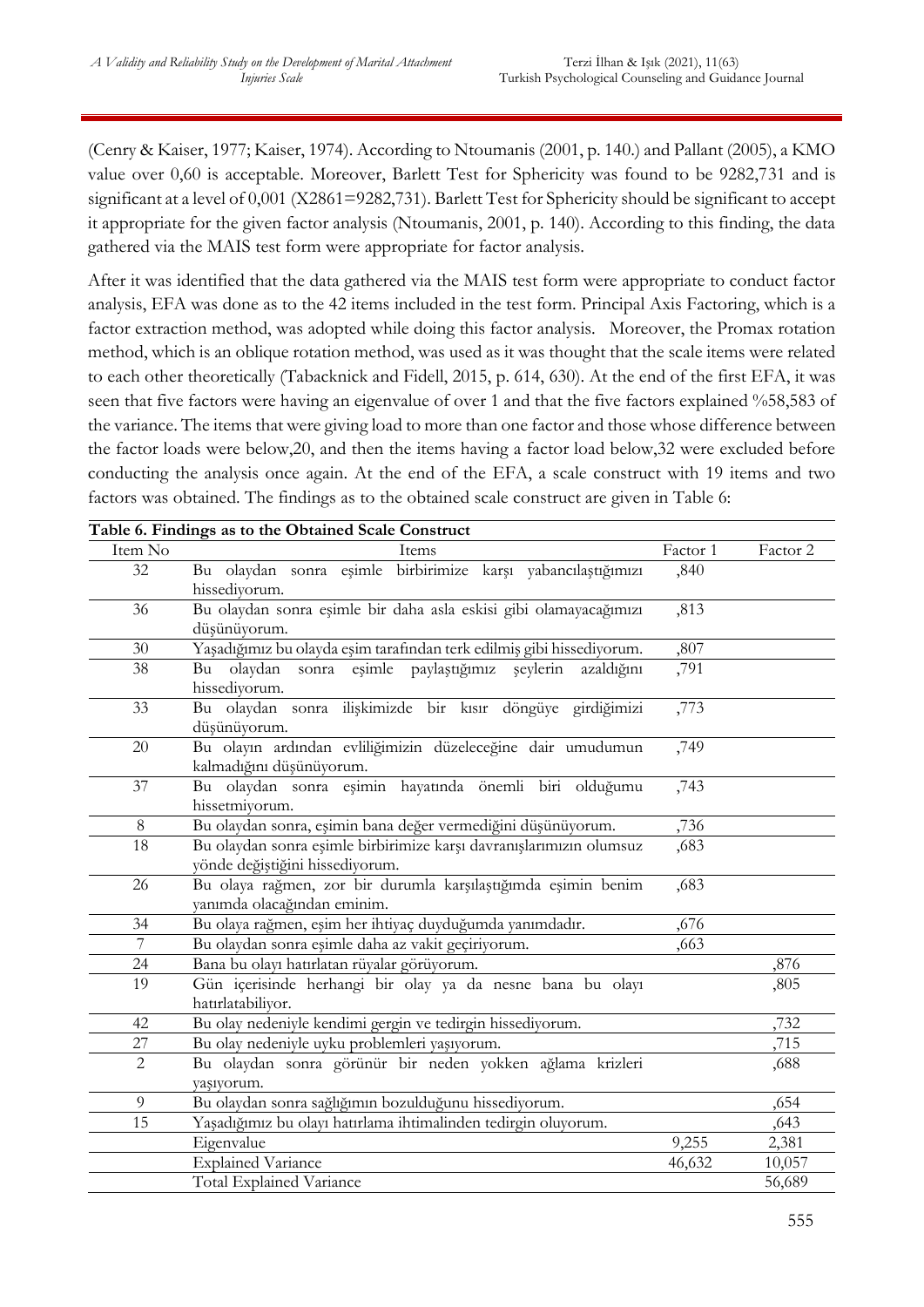As is seen in Table 6, it has been found out at the end of EFA analysis that the 19 items included in the scale are gathered under two factors; the eigenvalue of the first factor including 12 items is 9,255 and the eigenvalue of the second factor including seven items is 2,381.

When the factor loads of the items in the scale are examined, it is seen that item factor loads vary between 0,643 and 0,876. Item factor loads of items in a scale need to be 0,40 at least (DeVellis, 2003; Field, 2005). According to Tabacknick and Fidell (2015) as well as Comrey and Lee (1992), item factor loads should be over 0,32. In this line, it can be said that item factor loads of the items included in the scale are at a good level.

The first factor of the scale, which is called "insecure attachment", explains %46,632 of the variance, whereas the second factor called "trauma" explains %10,057 of the variance. It is seen that the total explained variance is %56,689.

# **Correlations Between Factors**

After examining the scale construct via EFA and obtaining two factors in the end, relations between the factors were examined with the same sample group later on. In this direction, the Pearson correlation coefficient was calculated, and the correlation coefficient between the factors of insecure attachment and trauma was found to be 0,560. According to this finding, it is seen that there is a statistically significant relation at a medium level between the factors of insecure attachment and trauma in the AIMS ( $p<0,01$ ).

# **Item Total Correlations**

After identifying the construct of the scale via EFA and calculating the correlations between factors, item-total correlations of the items included in the scale were examined to identify if the items can measure the expected quality or not. Item total correlation calculated for each item is given in Table 7:

|            |        | Table 7. Item Total Correlations as to the Scale Items |      |                        |
|------------|--------|--------------------------------------------------------|------|------------------------|
| Factors    | Items  | $X_{mean}$                                             | Sd   | Total Item Correlation |
| Attachment | AIMS32 | 1,93                                                   | 1,31 | ,802                   |
|            | AIMS36 | 1,82                                                   | 1,21 | ,696                   |
|            | AIMS30 | 1,85                                                   | 1,31 | ,738                   |
|            | AIMS38 | 2,04                                                   | 1,33 | ,803                   |
|            | AIMS33 | 1,96                                                   | 1,33 | ,801                   |
|            | AIMS20 | 1,45                                                   | ,82  | ,652                   |
|            | AIMS37 | 1,93                                                   | 1,36 | ,635                   |
|            | AIMS8  | 1,84                                                   | 1,25 | ,688                   |
|            | AIMS18 | 2,19                                                   | 1,33 | ,805                   |
|            | AIMS26 | 1,85                                                   | 1,28 | ,469                   |
|            | AIMS34 | 1,90                                                   | 1,23 | ,452                   |
|            | AIMS7  | 1,97                                                   | 1,32 | ,704                   |
| Trauma     | AIMS24 | 1,94                                                   | 1,25 | ,471                   |
|            | AIMS19 | 2,43                                                   | 1,40 | ,628                   |
|            | AIMS42 | 2,72                                                   | 1,43 | ,701                   |
|            | AIMS27 | 2,16                                                   | 1,38 | ,574                   |
|            | AIMS2  | 2,16                                                   | 1,33 | ,515                   |
|            | AIMS9  | 2,48                                                   | 1,42 | ,603                   |
|            | AIMS15 | 2,54                                                   | 1,50 | ,528                   |

As is seen in Table 7, item-total correlations of 19 items included in the scale, which were calculated to identify if the items can measure the expected quality or not, vary between  $r = 0.452$  and  $r = 0.805$ . Item total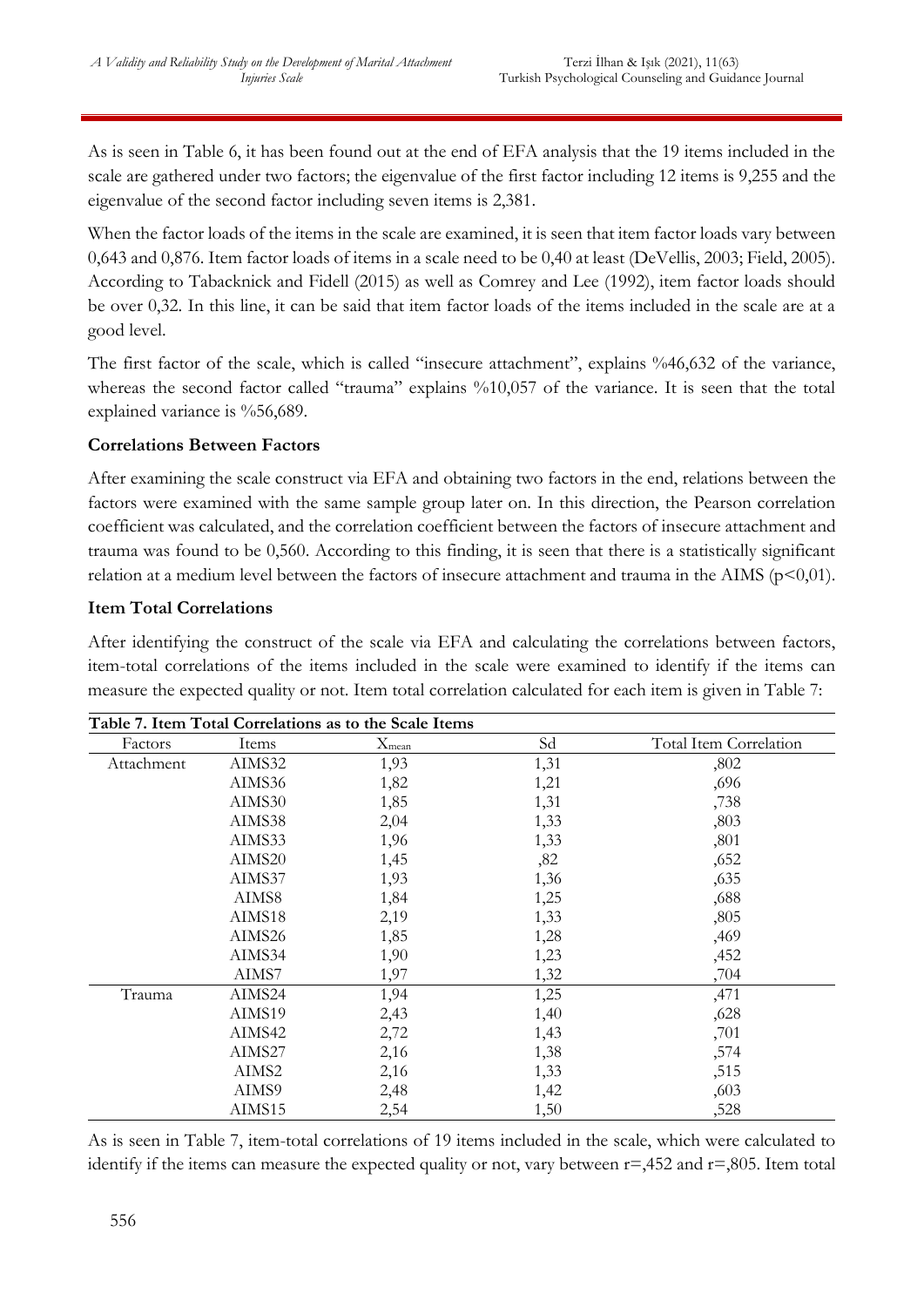correlations of the items falling under the factor of insecure attachment vary between  $r = 0.452$  and  $r = 0.805$ , whereas item-total correlations of the items falling under the factor of trauma vary between r=,471 and  $r=0.628$ . According to Ebel (1965), having an item-total correlation coefficient over  $r=0.40$  means that the item is distinctive at a high level. According to Field (2005), it is necessary to have item test correlations at or over r=,30. At this point, it can be stated that item-total correlation values of the items in this scale mean that the items are distinctive at a high level, namely, the items can measure the expected quality.

# **Comparing the Means of Upper and Lower Groups of %27**

To identify the distinctive power of the scale and 19 items in the scale obtained at the end of EFA, the differences between upper and lower groups of %27 were examined for the total scale and each item in the scale. Not only total scores but also independent samples t-test values for each item in the scale were calculated to examine the differences between these groups. Independent samples t-test results regarding the comparison of upper and lower groups of %27 for the total scale and each item are given in Table 8:

| <b>Item Scores</b> |             |                 |                   |      |       |              |  |
|--------------------|-------------|-----------------|-------------------|------|-------|--------------|--|
| Items              |             | ${\bf N}$       | $X_{\text{mean}}$ | Sd   | t     | $\mathsf{p}$ |  |
| <b>I32</b>         | $Upper\%27$ | 77              | 3,62              | 1,11 | 20,28 | ,00          |  |
|                    | Lower%27    | 77              | 1,03              | ,16  |       |              |  |
| <b>I36</b>         | Upper%27    | 77              | 3,20              | 1,12 | 16,94 | ,00          |  |
|                    | Lower%27    | $\overline{77}$ | 1,01              | ,11  |       |              |  |
| <b>I30</b>         | Upper%27    | 77              | 3,36              | 1,40 | 14,61 | ,00          |  |
|                    | Lower%27    | 77              | 1,03              | ,16  |       |              |  |
| <b>I38</b>         | Upper%27    | 77              | 3,66              | 1,05 | 22,33 | ,00          |  |
|                    | Lower%27    | $\overline{77}$ | 1,00              | ,00  |       |              |  |
| <b>I33</b>         | Upper%27    | 77              | 3,65              | 1,12 | 20,53 | ,00          |  |
|                    | Lower%27    | 77              | 1,01              | ,11  |       |              |  |
| $I20$              | Upper%27    | 77              | 2,35              | 1,01 | 11,73 | ,00          |  |
|                    | Lower%27    | 77              | 1,00              | ,00  |       |              |  |
| <b>I37</b>         | Upper%27    | 77              | 3,27              | 1,32 | 13,79 | ,00          |  |
|                    | Lower%27    | 77              | 1,06              | ,47  |       |              |  |
| ${\rm I}8$         | Upper%27    | $\overline{77}$ | 3,10              | 1,30 | 13,61 | ,00          |  |
|                    | Lower%27    | 77              | 1,05              | ,22  |       |              |  |
| $\overline{118}$   | Upper%27    | 77              | 3,83              | ,83  | 27,44 | ,00          |  |
|                    | Lower%27    | 77              | 1,07              | ,30  |       |              |  |
| I26                | Upper%27    | 77              | 2,87              | 1,41 | 8,09  | ,00          |  |
|                    | Lower%27    | 77              | 1,31              | ,94  |       |              |  |
| <b>I34</b>         | Upper%27    | 77              | 2,75              | 1,21 | 8,21  | ,00          |  |
|                    | Lower%27    | 77              | 1,33              | ,94  |       |              |  |
| I7                 | Upper%27    | $\overline{77}$ | 3,44              | 1,20 | 17,39 | ,00          |  |
|                    | Lower%27    | 77              | 1,03              | ,23  |       |              |  |
| I24                | Upper%27    | 77              | 2,74              | 1,37 | 10,48 | ,00          |  |
|                    | Lower%27    | $\overline{77}$ | 1,07              | ,30  |       |              |  |
| I19                | Upper%27    | $\overline{77}$ | 3,58              | 1,22 | 16,50 | ,00          |  |
|                    | Lower%27    | 77              | 1,14              | ,45  |       |              |  |
| <b>I42</b>         | Upper%27    | 77              | 4,07              | 1,00 | 20,16 | ,00          |  |
|                    | Lower%27    | 77              | 1,31              | ,65  |       |              |  |
| $I27$              | Upper%27    | 77              | 3,31              | 1,34 | 11,84 | ,00          |  |
|                    | Lower%27    | 77              | 1,23              | ,76  |       |              |  |
| $\overline{12}$    | Upper%27    | 77              | 3,03              | 1,41 | 10,55 | ,00          |  |
|                    | Lower%27    | 77              | 1,22              | ,50  |       |              |  |

#### **Table 8. Independent Samples t-Test Results for Upper and Lower Groups of %27 for Total Score and Item Scores**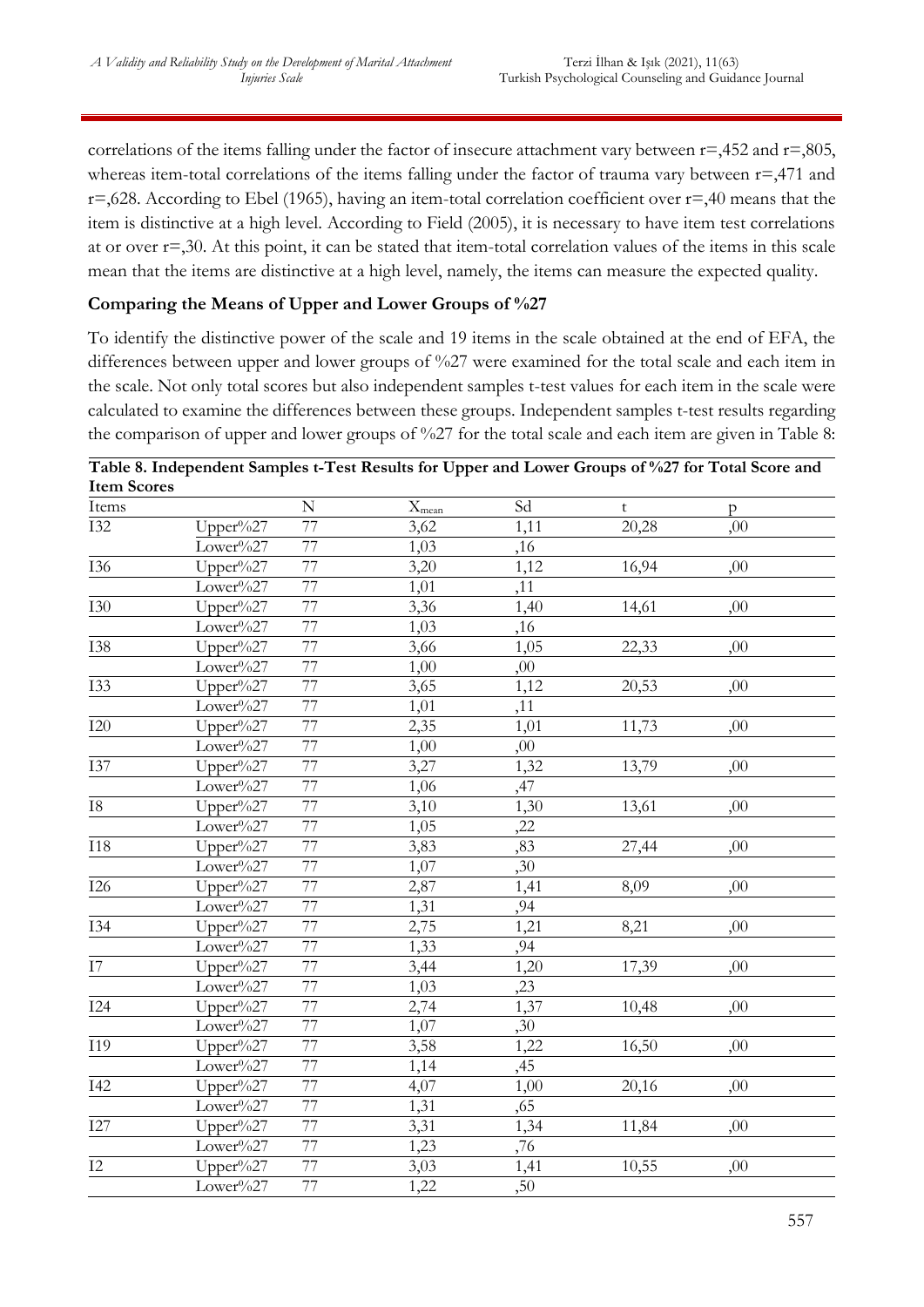| I9           | $Upper\%27$ |    |       | 1.21      | 16,79 | .00 |  |
|--------------|-------------|----|-------|-----------|-------|-----|--|
|              | Lower%27    | 77 | .21   | ,50       |       |     |  |
| I15          | Upper%27    |    | 3,55  | $1.3^{7}$ |       | OO  |  |
|              | Lower%27    | 77 | -39   | 85        |       |     |  |
| <b>TOTAL</b> | Upper%27    |    | 63,10 | 8.77      | 40,76 | OO  |  |
|              | Lower%27    | 77 | 21,49 | 1,80      |       |     |  |

As is clear in Table 8, upper and lower group values show a statistically significant difference in favor of the upper group for each item. In other words, upper group values are higher than lower group values at a statistically significant level for each item. Moreover, upper and lower group values differ at a statistically significant level in favor of the upper group for scale total values. According to this, it can be said that each item in the scale and the whole scale is distinctive.

# **Criterion-Related Validity**

RAS and MDS were implemented with the same sample group to prove criterion validity. Pearson Product-Moment Correlation Coefficient values regarding the relation between MAIS, and RAS, and MDS are given in Table 9:

| Table 9. The Relation Between MAIS, and RAS, and MDS |            |         |            |           |           |  |  |  |
|------------------------------------------------------|------------|---------|------------|-----------|-----------|--|--|--|
|                                                      | Attachment | Trauma  | MAIS Total | RAS Total | MDS Total |  |  |  |
| Insecure Attachment                                  |            |         |            |           |           |  |  |  |
| Trauma                                               | $560*$     |         |            |           |           |  |  |  |
| MAIS <sup>**</sup> Total                             | $933*$     | $821*$  |            |           |           |  |  |  |
| RAS*** Total                                         | $-767*$    | $-403*$ | $-704*$    |           |           |  |  |  |
| MDS**** Total                                        | .749*      | $,363*$ | ,674*      | $-0.886*$ |           |  |  |  |

\*p<0,01; \*\*Marital Attachment Injuries Scale; \*\*\*Relationship Assessment Scale; \*\*\*\*Marital Disaffection Scale

As is seen in Table 9 about the Pearson Product-Moment Correlation Coefficient values calculated to prove criterion validity, there is a statistically significant relationship in the negative direction at a high level between the factor of insecure attachment in MAIS and RAS total values ( $r = -0.767$ ,  $p < 0.01$ ), whereas there is a statistically significant relationship in the positive direction at a high level between the factor of insecure attachment in MAIS and MDS total values ( $r=0,749$ ,  $p<0,01$ ). The factor of trauma in MAIS has a statistically significant relationship in the negative direction at a medium level with RAS total values ( $r = 0,403$ ,  $p \le 0,01$ ), whereas it has a statistically significant relationship in the positive direction at a medium level with MDS total value ( $r=0,363$ ,  $p<0,01$ ). It is seen that there is a statistically significant relationship in the negative direction at a high level between MAIS total scores and RAS total scores (r=-  $0,704$ ,  $p<0,01$ ) there is a statistically significant relationship in the positive direction at a medium level between MAIS total scores and MDS total scores ( $r=0.674$ ,  $p<0.01$ ). When the correlation values are considered, it can be stated that the relation between scale scores identified to prove criterion validity and MAIS factor total scores are as expected and so criterion validity is ensured.

## **Reliability of Scale**

Scale factor total scores and Cronbach alpha reliability coefficients regarding scale total scores were calculated to identify if MAIS is a reliable scale or not. The findings as to MAIS factor total scores and Cronbach alpha reliability coefficients regarding scale total scores are given in Table 10:

|                     |     | Table 10. Cronbach Alpha Reliability Coefficients Regarding MAIS and its Factors |               |
|---------------------|-----|----------------------------------------------------------------------------------|---------------|
|                     |     | Number of Items                                                                  | Cronbach Alfa |
| Insecure Attachment | 287 |                                                                                  | 939.          |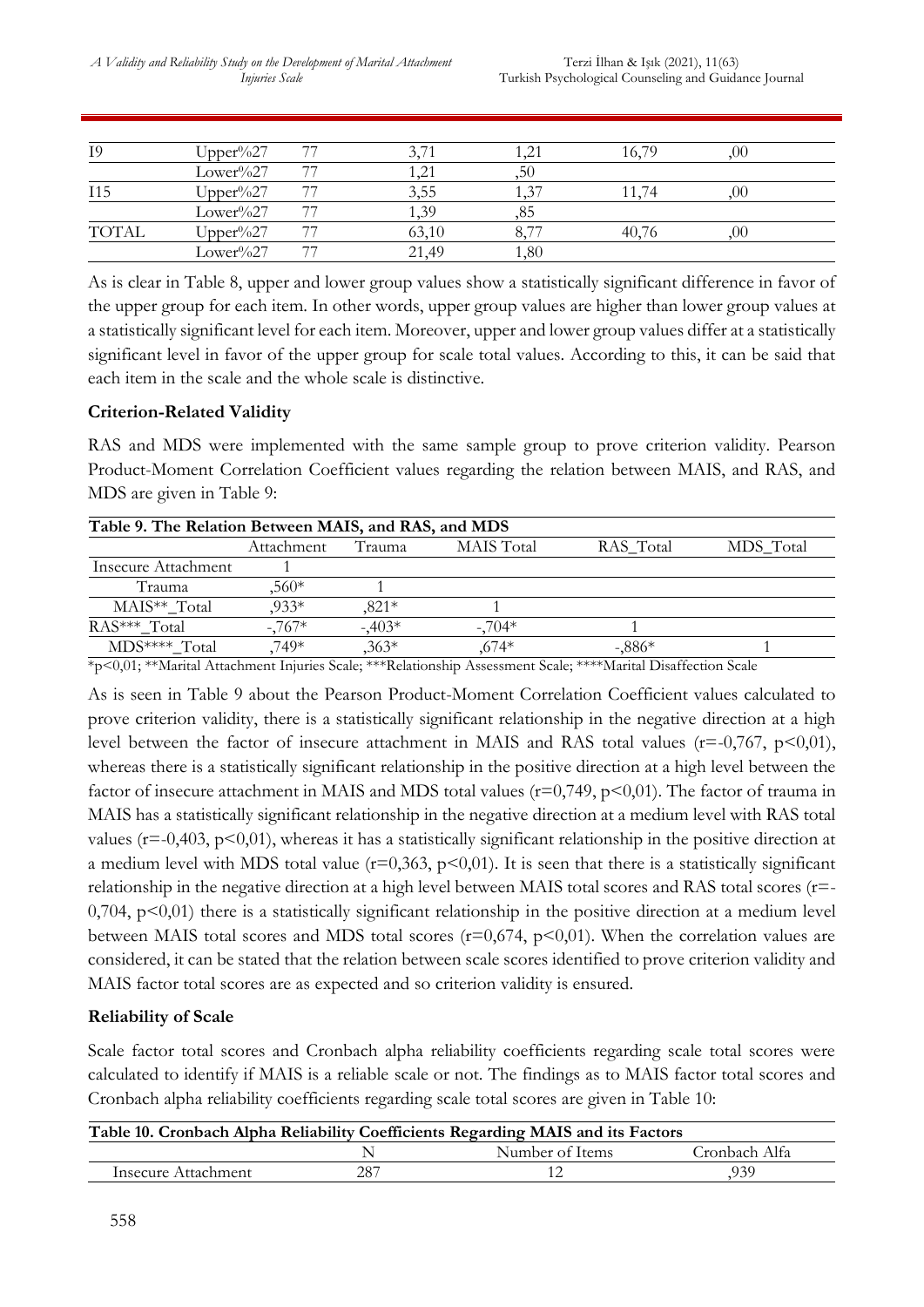| ,,,<br>$\cdots$<br>سمىيى.<br>л.                                            | 207<br>∠∪⊣ | $\overline{\phantom{a}}$ | 'U                   |
|----------------------------------------------------------------------------|------------|--------------------------|----------------------|
| $T \cap \cup$<br><b>IVLLATO</b><br><u>utal</u><br>$\overline{\phantom{0}}$ | 007<br>⊷   | . .                      | $\sim$ $\sim$ $\sim$ |

\*Marital Attachment Injuries Scale

As is seen in Table 10, the reliability coefficient of the MAIS factor of insecure attachment is Cr $\alpha$ =0,939; the reliability coefficient of the factor of trauma is  $Cr\alpha = 0.882$ , and the reliability coefficient of MAIS is Crα=0,937. Cronbach alpha reliability coefficient of a scale is expected to be over 0,70 to accept it to be a reliable measurement tool (DeVellis, 2003; Nunally, 1978). Therefore, MAIS and its factors can be said to be reliable.

# **Confirmatory Factor Analysis (CFA)**

CFA was conducted with a different sample group to examine the construct validity of the two factors obtained at the end of EFA and 19 items. In this direction, the data obtained from this sample group were used and-square/Degree of freedom (χ2/df), Root Mean Square Error of Approximation (RMSEA), Goodness of Fit Index (GFI), Adjusted Goodness of Fit Index (AGFI), Normed Fit Index (NFI) and Comparative Fit Index (CFI) values were considered as model goodness of fit index.

Before conducting CFA, the data and item score distributions were examined if they were appropriate to conduct CFA. In this direction, item number 8 was excluded from the scale as it was seen to be an outlier. Path diagram regarding the first CFA (Figure 2) carried out with the remaining 18 items and goodness of fit index (Table 11) are given below:



**Figure 2. Path Diagram of the First CFA Regarding 18 items and 2 factors**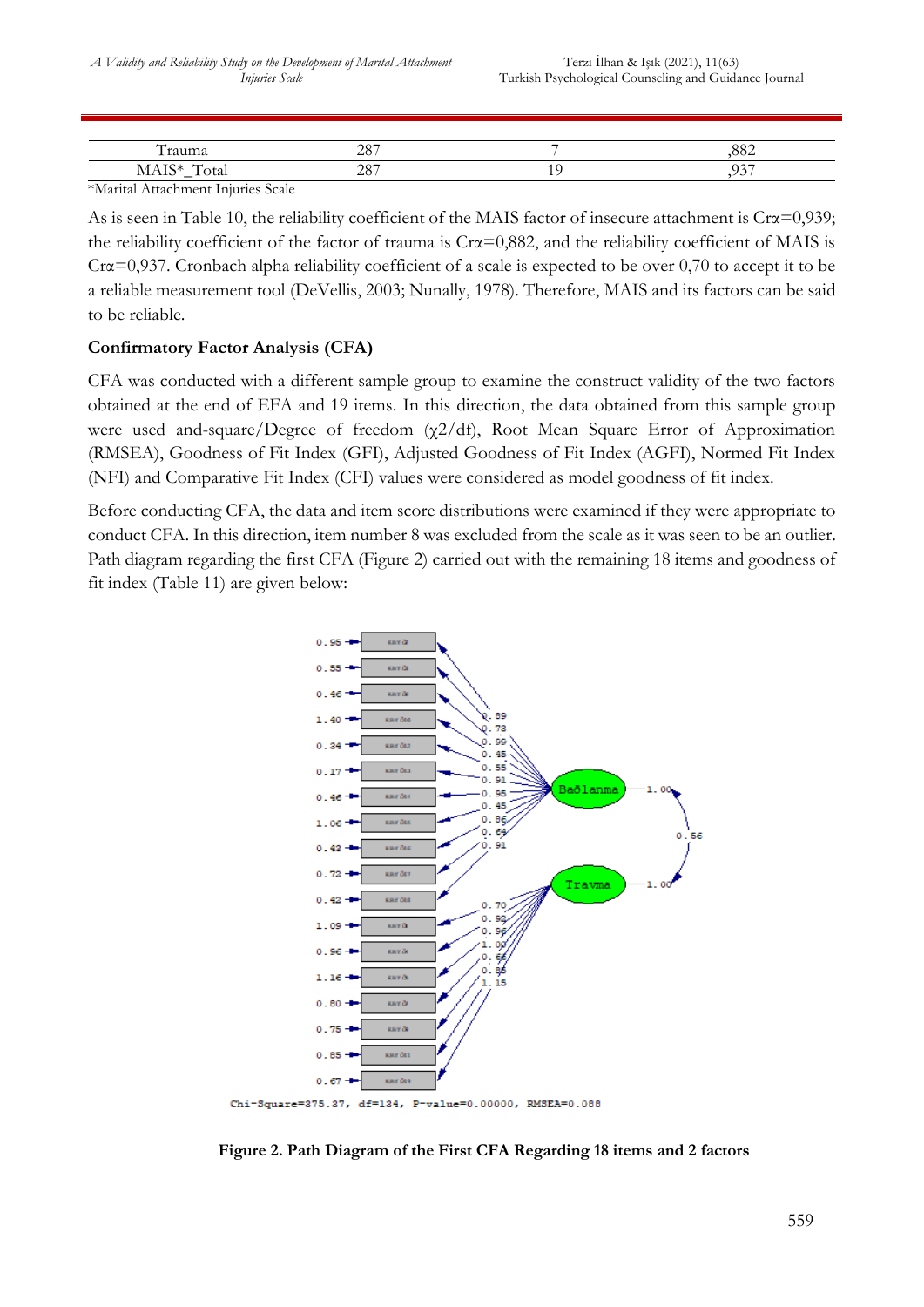|         | Table 11. The goodness of Fit Indexes Obtained at the End of the First CFA Regarding 18 Items and 2 |       |                             |  |                    |  |
|---------|-----------------------------------------------------------------------------------------------------|-------|-----------------------------|--|--------------------|--|
| Factors |                                                                                                     |       |                             |  |                    |  |
|         |                                                                                                     | 0.11c | $\mathbf{D} \mathbf{A}$ for |  | $CFT$ $ACTA$ $NFT$ |  |

| Model<br>.              | u<br>-      | <b>RMS</b><br>____ | $\cap$ $\Box$ | $\sim$<br>- 1<br>$\sim$ $\sim$ | TTIT<br>NF<br>. .<br>л. | ້ |
|-------------------------|-------------|--------------------|---------------|--------------------------------|-------------------------|---|
| Factors<br>and<br>ltems | $\sim$ $ -$ | 088                | .v.           | v.                             | <u>,</u>                | . |

As is seen in Figure 2 and Table 11, it is seen that acceptable values for the goodness of fit indexes obtained at the end of the first CFA could not be ensured (Marcoulides & Schumacher, 2001). Suggestions for modifications and the items for which modifications were suggested were examined. A modification was suggested for two items (10 -15), and it was seen that these two items had a close meaning, so item 15 was removed from the scale as its factor load was lower than that of item 10. Confirmatory factor analysis was conducted again after removing item 15. Path diagram regarding the CFA (Figure 3) and goodness of fit index (Table 12) are given below:



**Figure 3. 2. CFA Path Diagram**

| Table 12. 2. CFA Goodness of Fit Indexes |                   |       |  |      |     |     |  |  |
|------------------------------------------|-------------------|-------|--|------|-----|-----|--|--|
| Model                                    | 'dt               | RMSEA |  | AGFI | NFI |     |  |  |
| 17 Items and 2 Factors                   | $309,85/116=2,67$ | 083   |  |      | 94  | .96 |  |  |

As is seen in Figure 3 and Table 12, the goodness of fit indexes obtained at the end of the second CFA is not between the acceptable values (Marcoulides & Schumacher, 2001). Suggestions for modifications and the items for which modifications were suggested were examined. A modification was suggested for two items and it was seen that these two items had close meanings (14 – 16). However, it was decided that these two items should be included in the scale in theoretical terms, so error covariance was added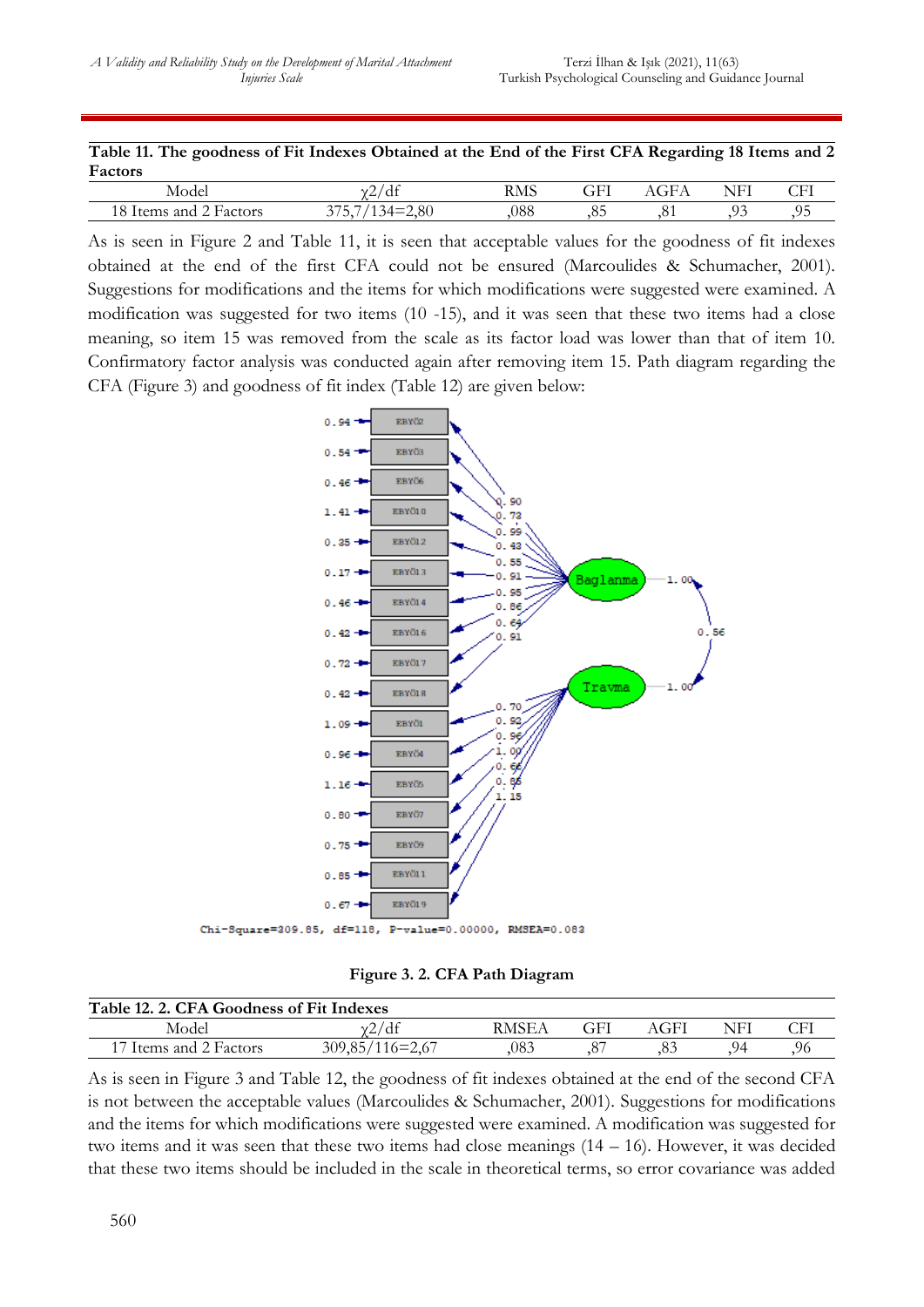between these two items, and CFA was conducted once again. It was seen that the goodness of fit indexes of the model got better. Path diagram regarding the CFA after the modification (Figure 4) and goodness of fit index (Table 13) are given below:



**Figure 4. Final CFA Path Diagram**

| Table 13. Last DFA Goodness of Fit Indexes |                   |       |    |      |     |     |  |  |
|--------------------------------------------|-------------------|-------|----|------|-----|-----|--|--|
| Model                                      | 'dt               | RMSE/ |    | AGFI | NFI |     |  |  |
| Items and 2 Factors                        | $283,23/117=2,42$ | )78   | 88 | .84  | 94  | .96 |  |  |

When Figure 4 and Table 13 are examined, it is clear that the goodness of fit indexes obtained at the end of the third CFA were between the acceptable values  $(\gamma 2/df=2,42;$  RMSEA=0,078; GFI=0,88; AGFI=0,84; NFI=0,94; CFI=0,96) (Marcoulides & Schumacher, 2001). Therefore, it can be stated that the construct validity of the scale was ensured with 17 items and two factors.

## **DISCUSSION**

This study aims at developing a valid and reliable measurement tool to identify the level of attachment injuries of married individuals. In this light, first of all, EFA was conducted to reveal the construct of MAIS. As a result, MAIS having two factors of "insecure attachment" and "trauma" and 17 items in total were developed depending on the results of the analysis. The scale is a 5-point Likert scale (1-Strongly disagree, 5-Strongly agree). The lowest score to be obtained on the scale is 17 while the highest score can be 85. Having a high score means that the individual has a high level of attachment injuries.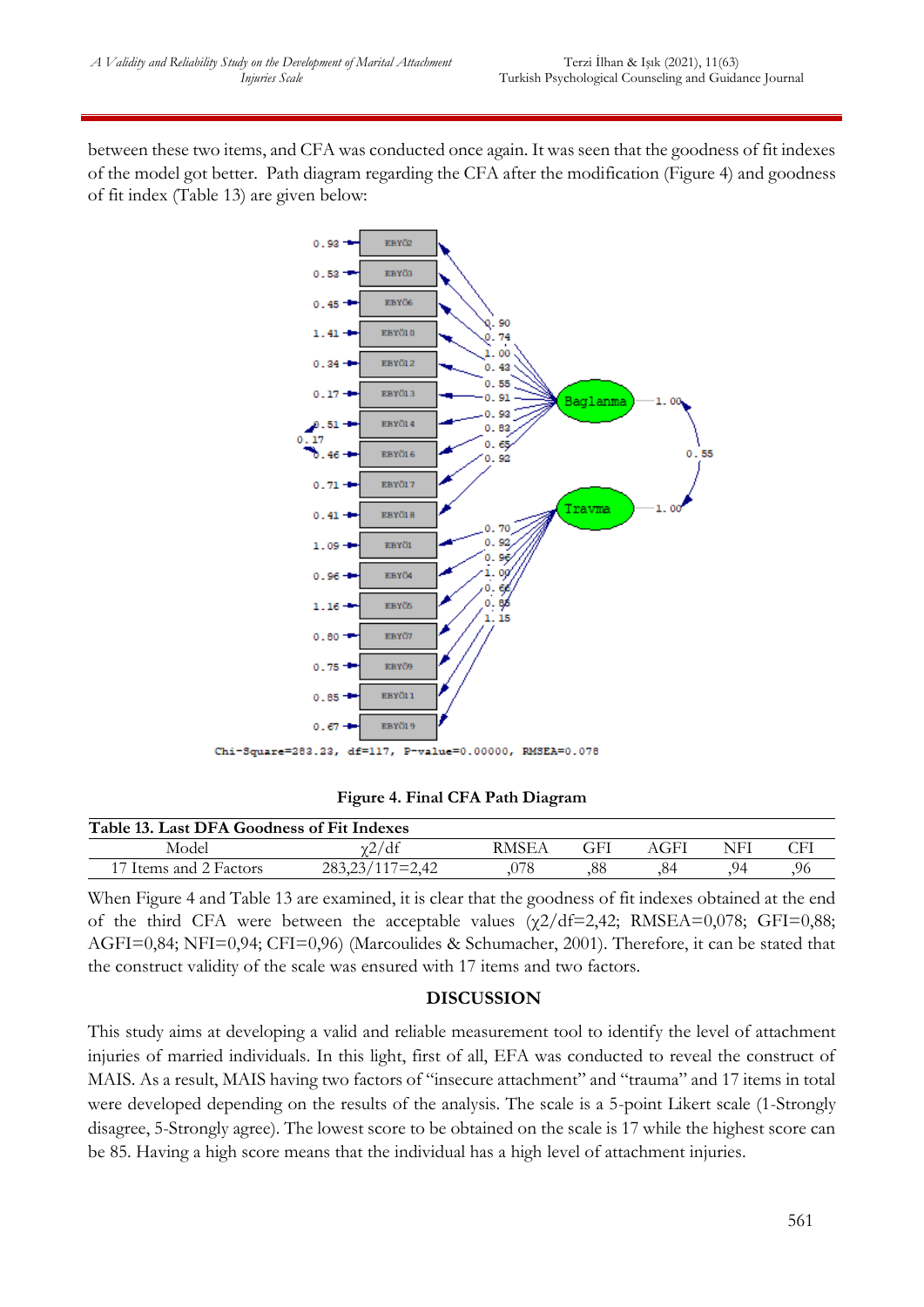Explanatory factor analysis and confirmatory factor analysis were conducted to test the construct validity of MAIS. Explanatory factor analysis revealed that the scale has a two-factor construct and the factors are "insecure attachment" and "trauma." Confirmatory factor analysis confirmed the two-dimensional model of the scale and revealed that the model has an acceptable goodness of fit index (Marcoulides & Schumacher, 2001). It was found out that there is a statistically significant relationship at a medium level between the factors of the scale, correlation coefficients between the items and total scores are at an acceptable level, there is a statistically significant relationship between upper and lower groups of %27 in favor of upper groups, which means that the items are distinctive at a very high level. Within the framework of the validity studies, the relations between MAIS total scores and its factors on one side and RAS and MDS on the other side were examined to test the criterion-related validity of the scale. Correlation coefficients were calculated with an expectation that MAIS total scores and its factors would be related to RAS at a statistically significant level in the negative direction and MDS in the positive direction. As expected, there is a statistically significant relationship in the negative direction at a high level between RAS and the dimension of insecure attachment of MAIS, a statistically significant relationship in the negative direction at a medium level between RAS and the dimension of the trauma of MAIS, and a statistically significant relation in the negative direction at a high level between MAIS total score and RAS. Similarly, in line with the expectations, it was found out that MDS was related to the factor of insecure attachment of MAIS in the positive direction at a statistically significant high level, to the factor of the trauma of MAIS in the positive direction at a statistically significant medium, and the total points of MAIS in the positive direction at a medium level. Based on these findings, the measurement tool can be said to ensure criterion-related validity.

The reliability of MAIS was tested via total item correlations as well as Cronbach alpha coefficients regarding the total scores and dimensions. Item total correlations coefficient, which was carried out to see if the 17 items in MAIS could measure the expected quality or not, was found to be 90, which is an acceptable value (Ebel, 1965; Field, 2005). Also, Cronbach alpha coefficients regarding MAIS total scores and the dimensions of insecure attachment and trauma were analyzed to prove reliability. In this direction, it was seen that Cronbach alpha coefficients regarding the dimensions of MAIS and its total scores are between acceptable values (DeVellis, 2003; Nunally, 1978).

After ensuring that MAIS is a valid and reliable tool at the end of analyses conducted to prove reliability and validity, the explained variance of MAIS was calculated as the last step. It was seen the explained variance values for the dimension of insecure attachment, the dimension of trauma, and MAIS total scores are between acceptable values (Scherer, et al., 1988).

## **Results and Recommendations**

Consequently, a valid and reliable measurement tool having two dimensions, which are called "insecure attachment" and "trauma", and 17 items in total to identify the level of attachment injuries of married individuals was obtained in this study.

This study has some limitations. This study is limited to the people who volunteered to participate in this study and to whom the researcher was able to reach. Validity and reliability values of the Marital Attachment Injuries Scale can be tested with different participant groups. The scale obtained within the framework of this study aims at identifying the level of attachment injuries of only married individuals. However, the concept of attachment injury is defined for all individuals having a romantic relationship.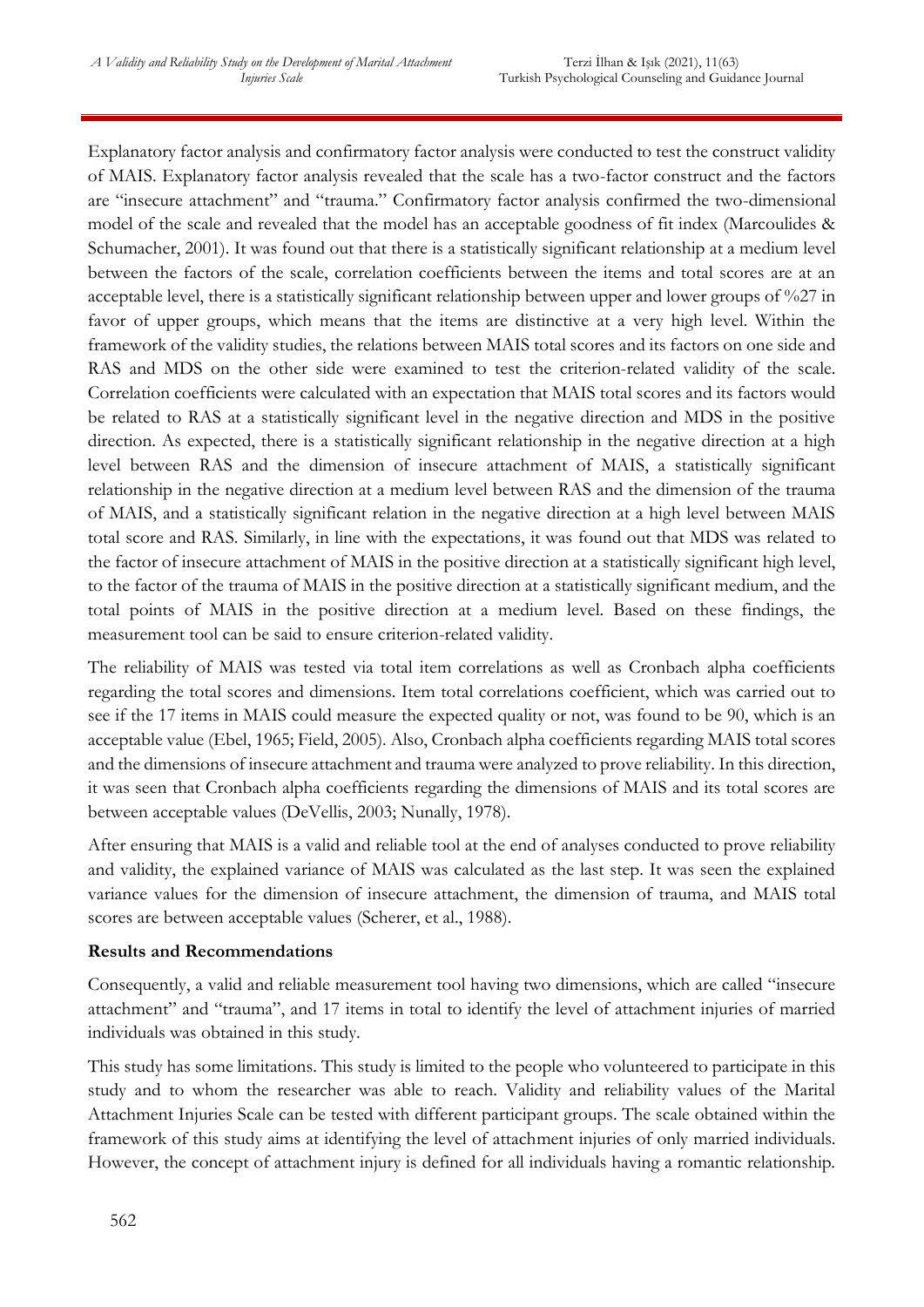In that sense, a new scale for individuals having a romantic relationship can be developed or the validity and reliability of this scale can be analyzed with individuals having a romantic relationship. There aren't any quantitative studies about the concept of attachment injuries. They aren't known which variables correlate attachment injuries, which variables are caused the attachment injuries, who experience attachment injuries etc. In this direction. This scale can be used to carry out studies with different study groups and consider different variables, and so the variables regarding attachment injuries can be revealed.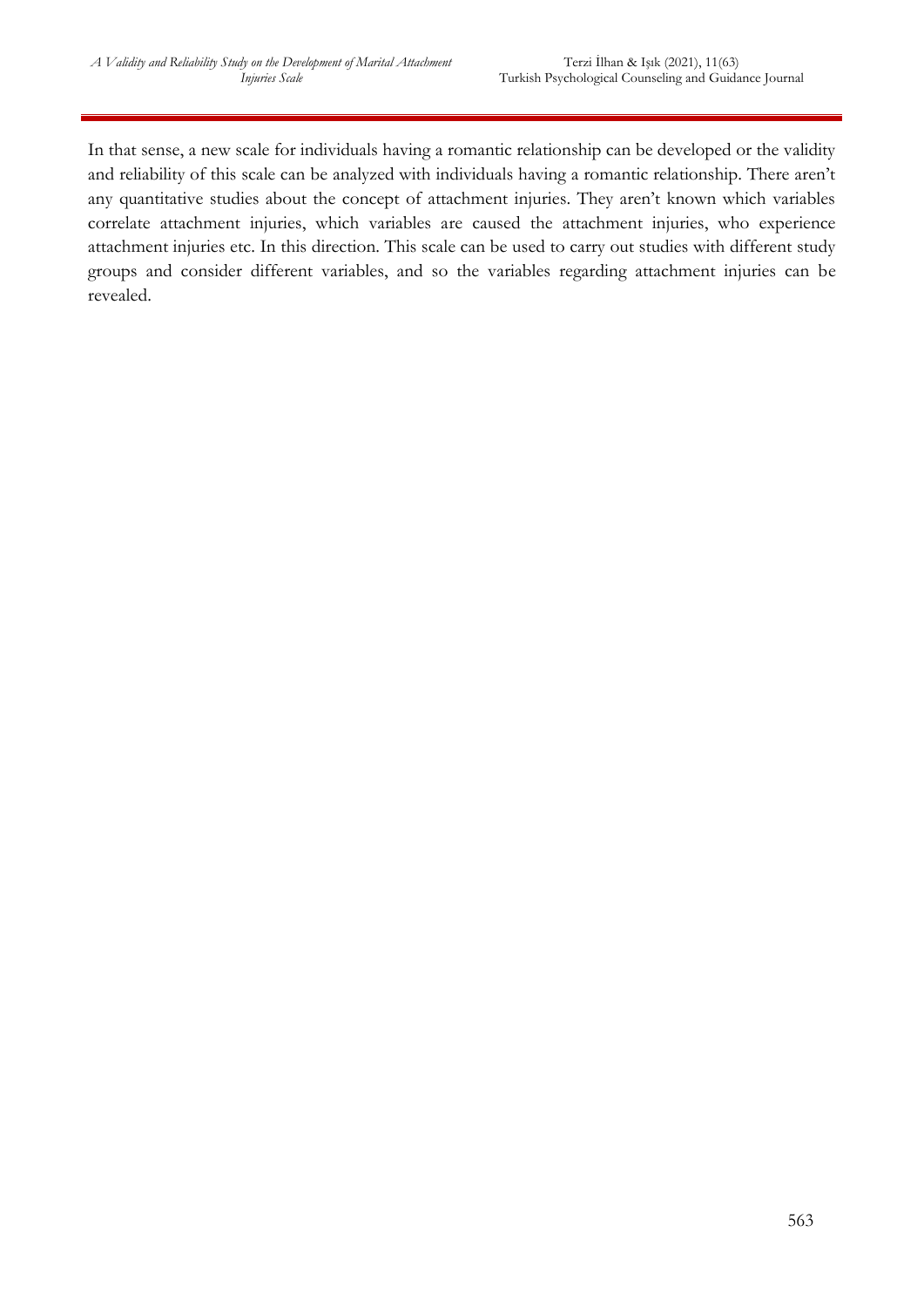#### **REFERENCES**

- Cerny, B. A. & Kaiser, H. F. (1977). A study of a measure of sampling adequacy for factor-analytic correlation matrices. *Multivariate Behavioral Research*, *12*(1), 43-47. https://doi.org/10.1207/s15327906mbr1201\_3
- Comrey, A. L. & Lee, H. B. (1992). Interpretation and application of factor analytic results. In A. L. Comrey, & H. B. Lee (Eds.), *The first course is in factor analysis* (p. 2). Hillsdale, NJ: Lawrence Erlbaum Associates.
- Curun, F. (2001). *The effects of sexism and sex role orientaion on romantic relationship satisfaction*. (Unpublished master dissertation). Middle East Technical University.
- Çelik, E. (2013). Adaptation of Marital Disaffection Scale To Turkish: Study of Validity and Reliability. *Electronic Turkish Studies. 12*(8), 249-261.<http://dx.doi.org/10.7827/TurkishStudies.5663>

Devellis, R. F. (2003). *Scale Development: Theory and Applications.* Second Edition. Thousand Oaks: Sage Publications.

Ebel, R. L. (1965). *Measuring educational achievement*. Englewoodcliffs.

- Erkuş, A. (2011). *Scientific research process for behavioral sciences* (3.Baskı). Ankara: Seçkin.
- Erkuş, A. (2012). *Psychological measurement and scale development* I. Ankara: Seçkin.
- Field, A. (2005). *Discovering statistics using SPSS*. London: SAGE.
- Frankel, J. R., Wallen, N. E. & Hyun, HH (2012). *How to design and evaluate research in education*. New York: McGraw-Hill.
- Halchuk, R. E., Makinen, J. A. & Johnson, S. M. (2010). Resolving attachment injuries in couples using emotionally focused therapy: A three-year follow-up. *Journal Of Couple & Relationship Therapy*, *9*(1), 31-47. <https://doi.org/10.1080/15332690903473069>
- Hendrick, S. S. (1988). A generic measure of relationship satisfaction. *Journal of Marriage and The Family*, 50(1), 93- 98. https://doi/10.2307/352430
- Johnson, S. M. (1996). *The practice of emotionally focused marital therapy: creating connection*. Brunner/Mazel.
- Johnson, S. M., Makinen, J. A. & Millikin, J. W. (2001). Attachment injuries in couple relationships: a new perspective an ımpasses in couples therapy. *Journal of Marital and Family Therapy*, *27*(2), 145-155. <https://doi.org/10.1111/j.1752-0606.2001.tb01152.x>
- Kaiser, H. F. (1974). An Index of Factorial Simplicity. *Psychometrika*, *39*(1), 31-36. https://link.springer.com/content/pdf/10.1007/BF02291575.pdf
- Karasar, N. (2009) *scientific research method*. Ankara: Nobel.
- Kayser, K. (1996). The marital disaffection scale: An inventory for assessing emotional estrangement in marriage. *American Journal of Family Therapy*, *24*(1), 83-88. https://doi.org/10.1080/01926189508251019
- Makinen, J. A. (2004). *Resolving attachment injuries in couples: relating process to outcome.* (Doctoral Dissertation). University of Ottawa.
- Makinen, J. A. & Johnson, S. M. (2006). Resolving attachment injuries in couples using emotionally focused therapy: steps toward forgiveness and reconciliation. *Journal Of Consulting and Clinical Psychology*, *74*(6), 1055- 1064. [https://doi.org/10.1037/0022-006X.74.6.1055](https://psycnet.apa.org/doi/10.1037/0022-006X.74.6.1055)
- Marcoulides, G. & Schumacher, R. (2001). *New developments and techniques instructural equation modeling*. New York: Lawrence Erlbaum Associates.
- Millikin, J. W. (2000). *Resolving attachment injuries in couples using emotionally focused therapy: a process study.* (Doctoral Dissertation). Virginia Polytechnic Institute and State University
- Naaman, S., Pappas, J. D., Makinen, J., Zuccarini, D. & Johnson–Douglas, S. (2005). Treating attachment ınjured couples with emotionally focused therapy: a case study approach. *Psychiatry: Interpersonal and Biological Processes*,*68*(1), 55-77.<https://doi.org/10.1521/psyc.68.1.55.64183>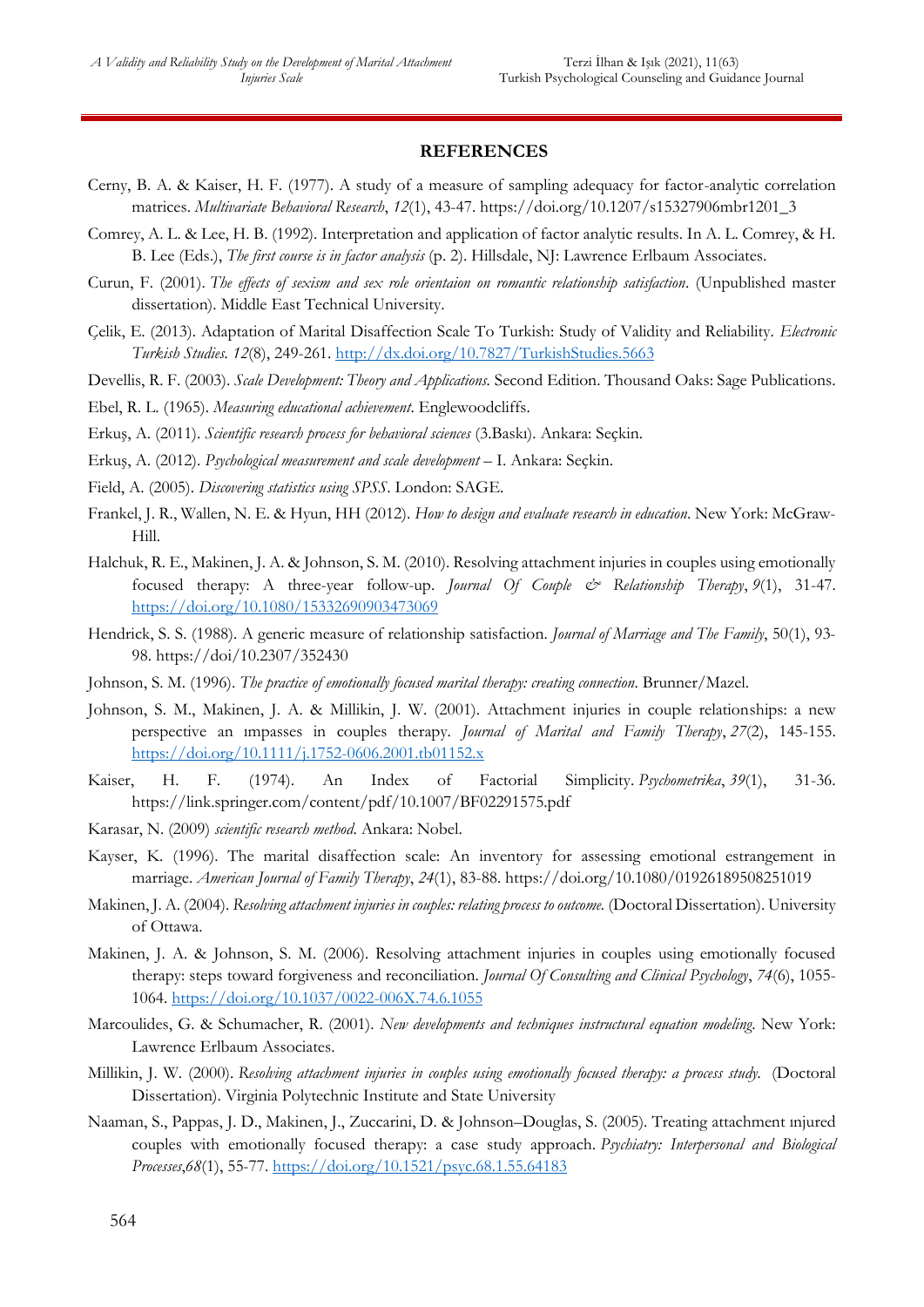Ntoumanis, N. (2001). A self-determination approach to the understanding of motivation in physical education. *British Journal of Educational Psychology*, *71*(2), 225-242. https://doi.org/10.1348/000709901158497

Nunnally, J. (1978). *Psychometric methods*. New York: McGraw-Hill.

- Pallant, J. (2005). *SPSS survival manual: A step-by-step guide to data analysis using SPSS for windows*. New York: McGraw-Hill.
- Pelling, C. (2003). *Women's lives experiences of attachment injury within their couple relationships.* (Doctoral Dissertation). Simon Fraser University.
- Pelling, C. & Arvay-Buchanan, M. (2007). Experiences of attachment injury in heterosexual couple relationships. *Canadian Journal of Counselling and Psychotherapy / Revuecanadienne De Counseling Et De Psychothérapie*, *38*(4), 289-303. https://files.eric.ed.gov/fulltext/EJ719915.pdf
- Scherer, R. F., Luther, D. C., Wiebe, F. A. & Adams, J. S. (1988). Dimensionality of coping: factor stability using the ways of coping questionnaire. *Psychological Reports*, *62*(3), 763-770. https://doi.org/10.2466%2Fpr0.1988.62.3.763
- Tabacknick, B. G. & Fidell, L.S. (2015). *Use of multivariate statistics* (M.Baloğlu, Tr. Ed.). Ankara: Nobel.

Tavşancıl, E. (2010). *Measuring attitudes and data analysis with SPSS*. Ankara: Nobel.

Terzi, S. & Özbay, Y. (2016). Development of attachment injuries scale in romantic relationships. *Education and Society in the 21st Century,* 5(13), 169-185. https://toad.halileksi.net/sites/default/files/pdf/romantikiliskilerde-baglanma-yaralanmalari-olcegi-toad.pdf